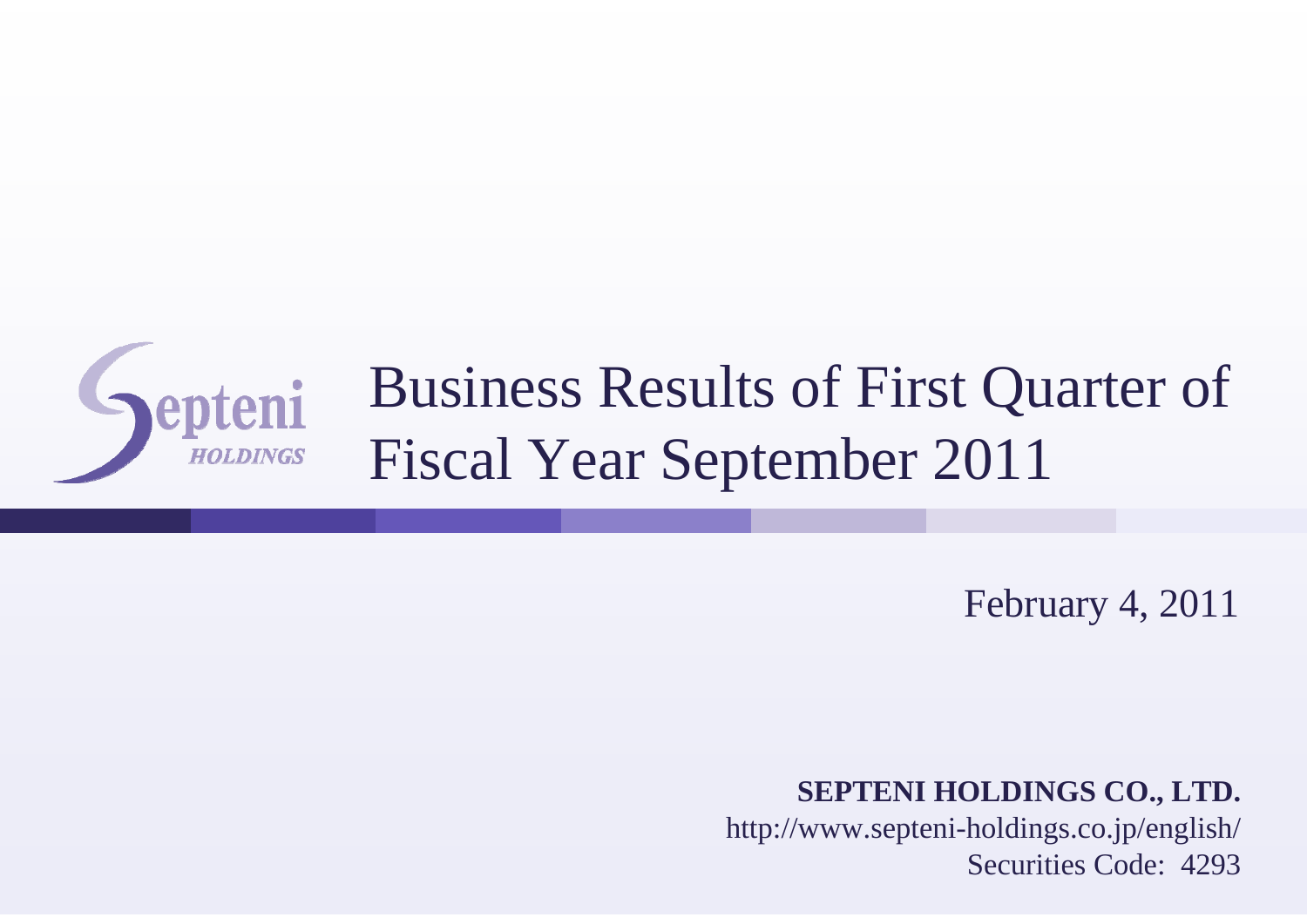

#### I. Quarterly Earnings Overview and Progress in Achieving Full Year Targets  $P3~\rightarrow$  $P17$

II. Endeavors to Develop New Businesses, New Realms  $P18 \rightarrow P21$ 

### III. Appendix

 $P22 \rightarrow P32$ 

All forward looking forecasts, opinions, and plans presented in this document are based on the best information available at the time of its creation on February 4, 2011, and their accuracy cannot be guaranteed. Our earnings may diverge from the estimates and projections denoted in this document due to risks arising from changes in global market conditions and various other unforeseen factors.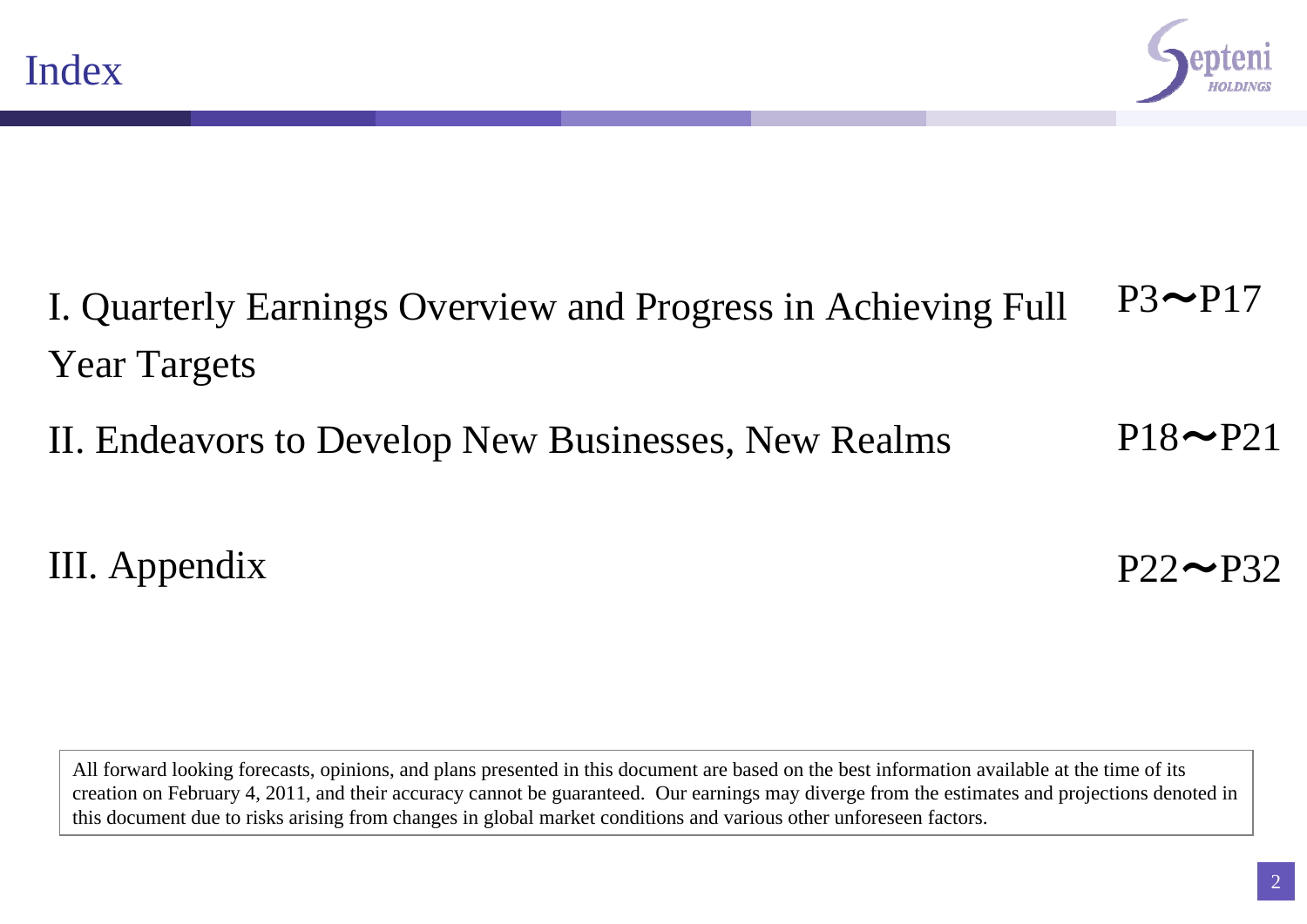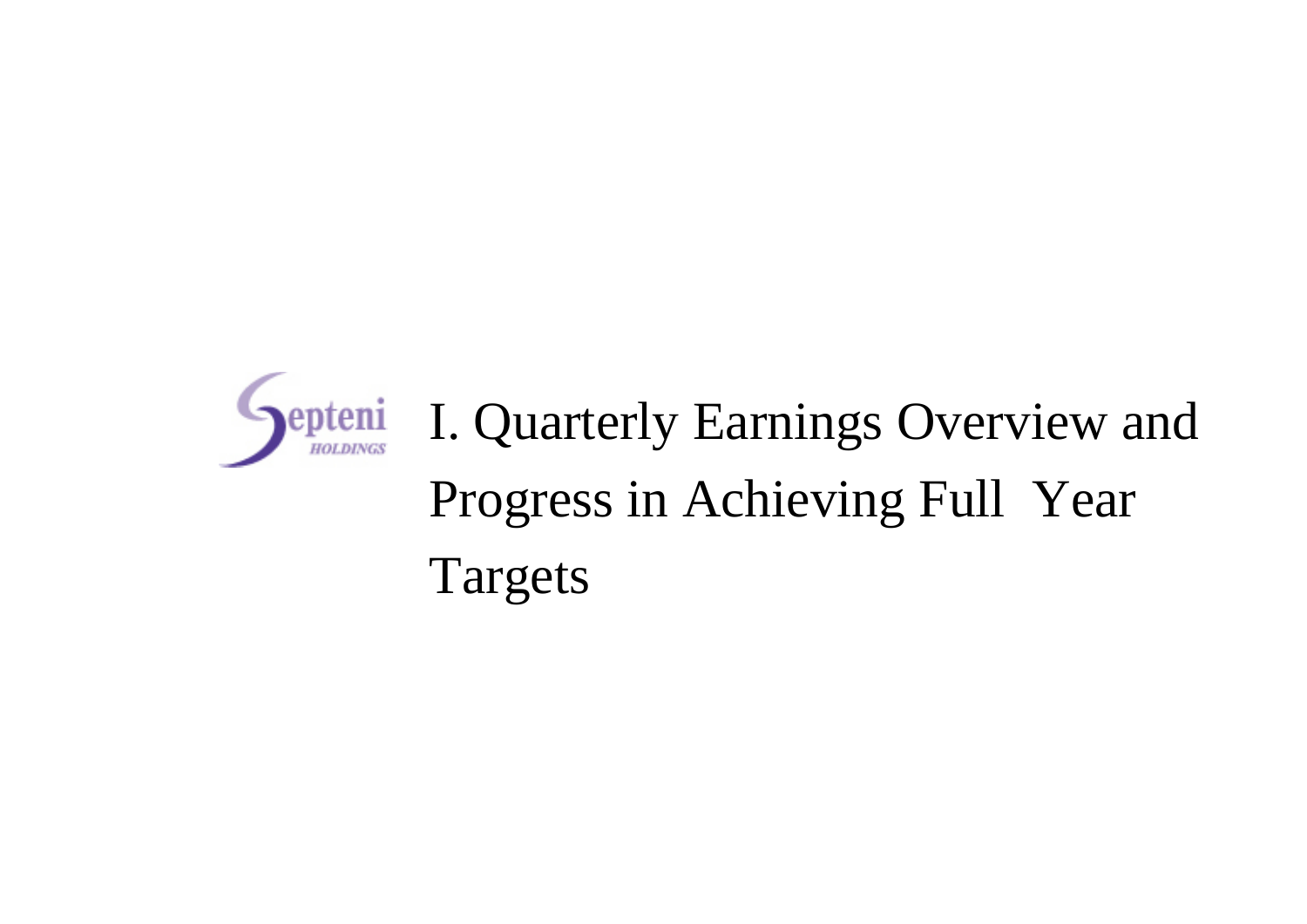

First double digits year-over-year sales growth in 7 quarters, achieve new record high on a quarterly basis

Internet advertising business trending strongly, boosted consolidated earnings

Increased sales allowed operating income to continue to grow by double digits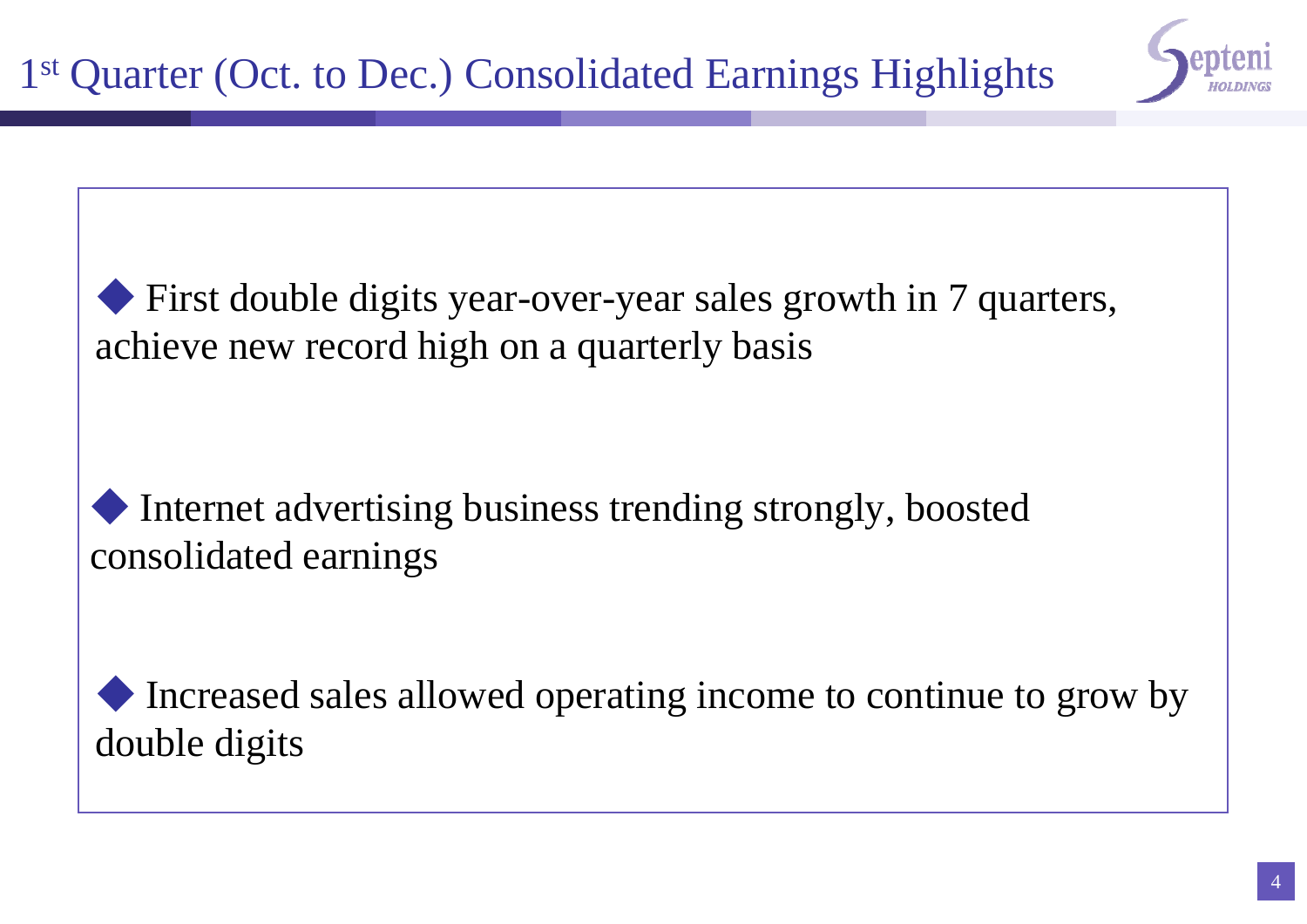

(Units: Million Yen)

| <b>Income Statement</b> | 1Q FY9/11 |              |                   |            |       | 1Q FY9/10    |       | 4Q FY9/10    |  |
|-------------------------|-----------|--------------|-------------------|------------|-------|--------------|-------|--------------|--|
|                         | Value     | <b>Share</b> | <b>YoY</b> Change | QoQ Change | Value | <b>Share</b> | Value | <b>Share</b> |  |
| <b>Net Sales</b>        | 8,832     | 100.0%       | $+10.6%$          | $+6.9%$    | 7,988 | 100.0%       | 8,262 | 100.0%       |  |
| <b>Gross Income</b>     | 1,651     | 18.7%        | $+3.7%$           | $+4.0\%$   | 1,592 | 19.9%        | 1,587 | 19.2%        |  |
| <b>SG&amp;A</b>         | 1,376     | 15.6%        | $+2.4%$           | $+5.9%$    | 1,343 | 16.8%        | 1,299 | 15.7%        |  |
| <b>Operating Income</b> | 275       | 3.1%         | $+10.8%$          | $-4.6%$    | 248   | 3.1%         | 288   | 3.5%         |  |
| <b>Ordinary Income</b>  | 265       | 3.0%         | $+22.1%$          | $-7.0\%$   | 217   | 2.7%         | 285   | 3.5%         |  |
| Net Income              | 127       | 1.4%         | $+93.6%$          | $-44.5%$   | 65    | 0.8%         | 229   | 2.8%         |  |

◆ Highest quarterly sales since 1Q FY9/09 of ¥8.707 billion

◆ Share of Internet advertising business sales rises to 84.8% of total net sales, consolidated gross margins decline

◆ Higher SG&A costs due primarily to increase in labor costs arising from expansion of business operations, but absorbed by higher sales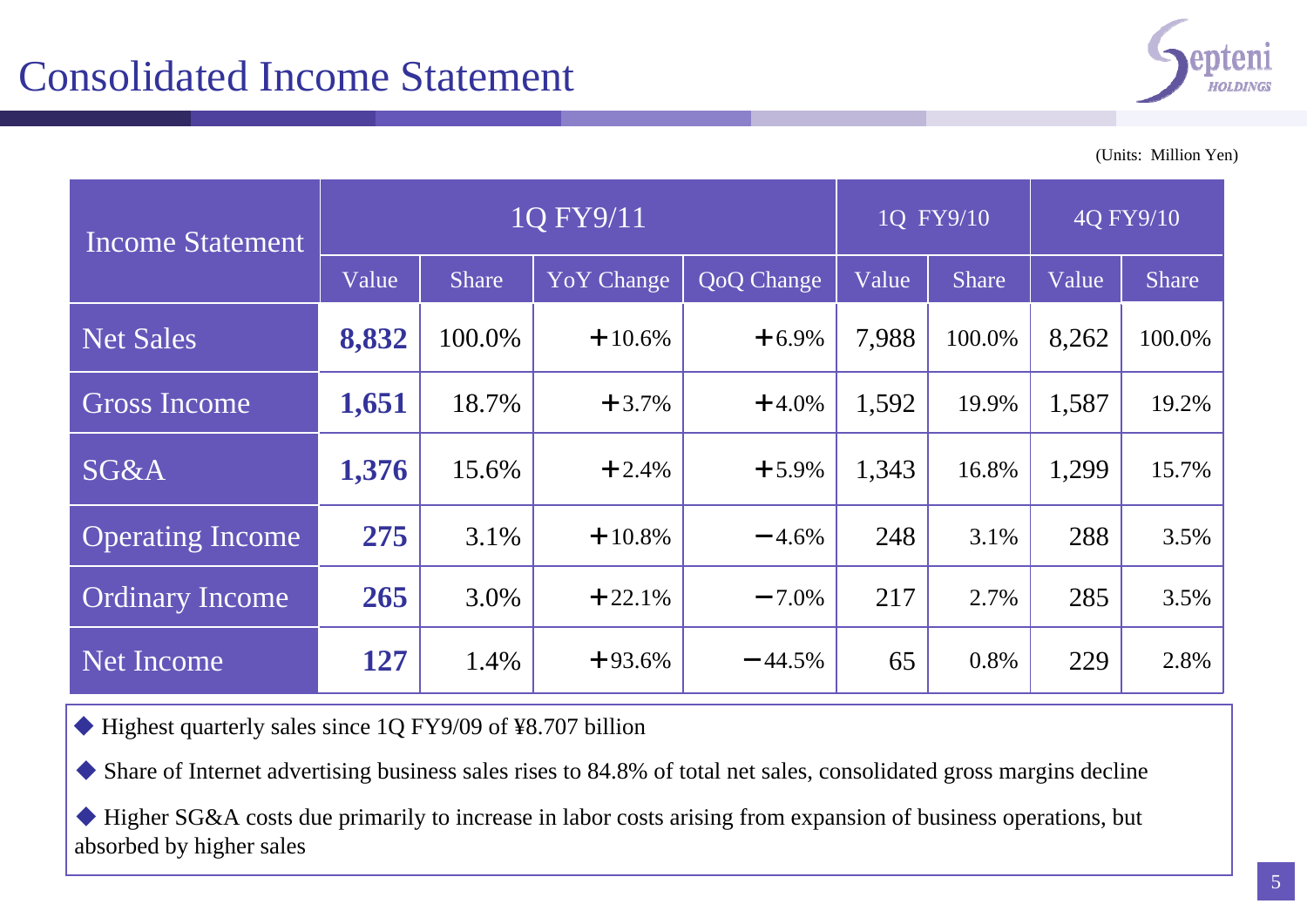### Trends in Quarterly Consolidated Earnings



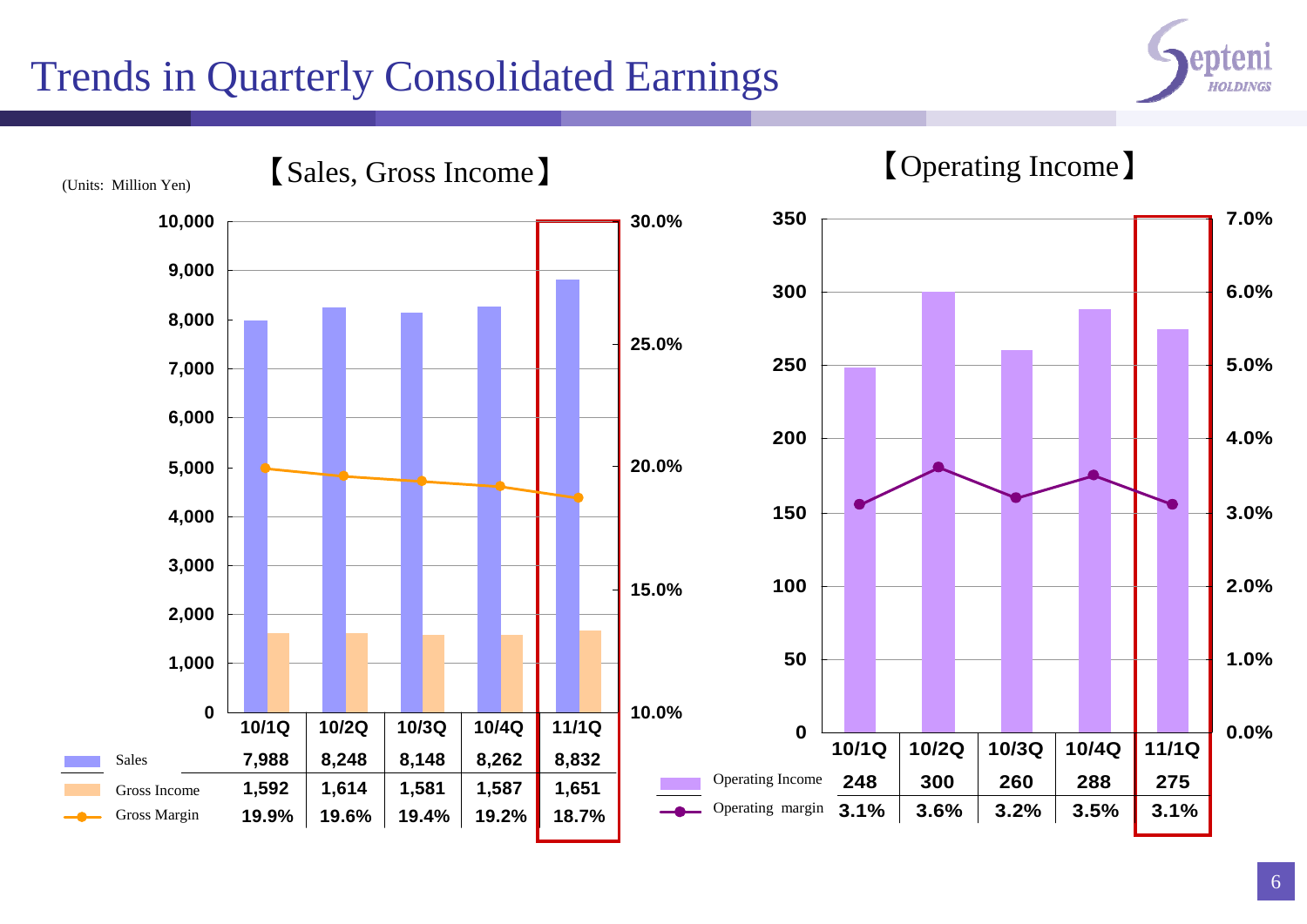### Changes in Business Segments



#### Internet Related Business Split Into Technology and Contents Business Segments

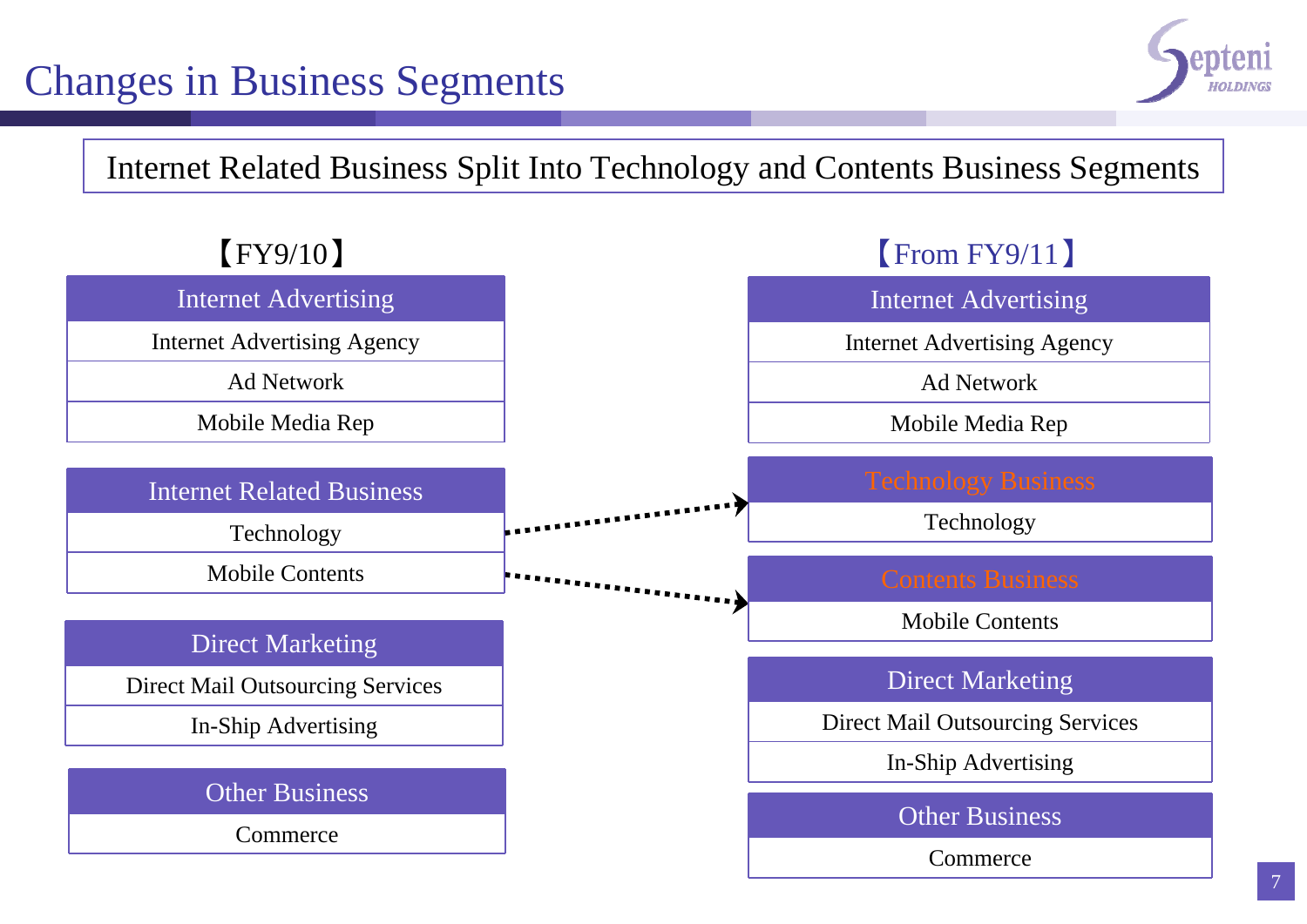

(Units: Million Yen)

|                                  |                  | <b>Net Sales</b> |               | <b>Operating Income</b> |           |                   |  |
|----------------------------------|------------------|------------------|---------------|-------------------------|-----------|-------------------|--|
| <b>Business Segments</b>         | <b>1Q FY9/11</b> | 1Q FY9/10        | YoY<br>Change | <b>1Q FY9/11</b>        | 1Q FY9/10 | <b>YoY</b> Change |  |
| <b>Internet Advertising</b>      | 7,496            | 6,598            | $+13.6%$      | 285                     | 263       | $+8.4%$           |  |
| Technology                       | 174              | 161              | $+7.7%$       | 30                      | 32        | $-6.6%$           |  |
| Contents                         | 311              | 395              | $-21.2%$      | $-2$                    | 18        | $(-21)$           |  |
| <b>Direct Marketing</b>          | 577              | 557              | $+3.5%$       | 37                      | 48        | $-23.8%$          |  |
| <b>Other Business (Commerce)</b> | 299              | 305              | $-2.0\%$      | 9                       | $-5$      | $(+15)$           |  |
| <b>Segment Eliminations</b>      | $-26$            | $-30$            |               | $-84$                   | $-108$    |                   |  |
| <b>Consolidated Accounts</b>     | 8,832            | 7,988            | $+10.6\%$     | 275                     | 248       | $+10.8\%$         |  |

※ FY9/10 business segment earnings adjusted to reflect new business segment definitions.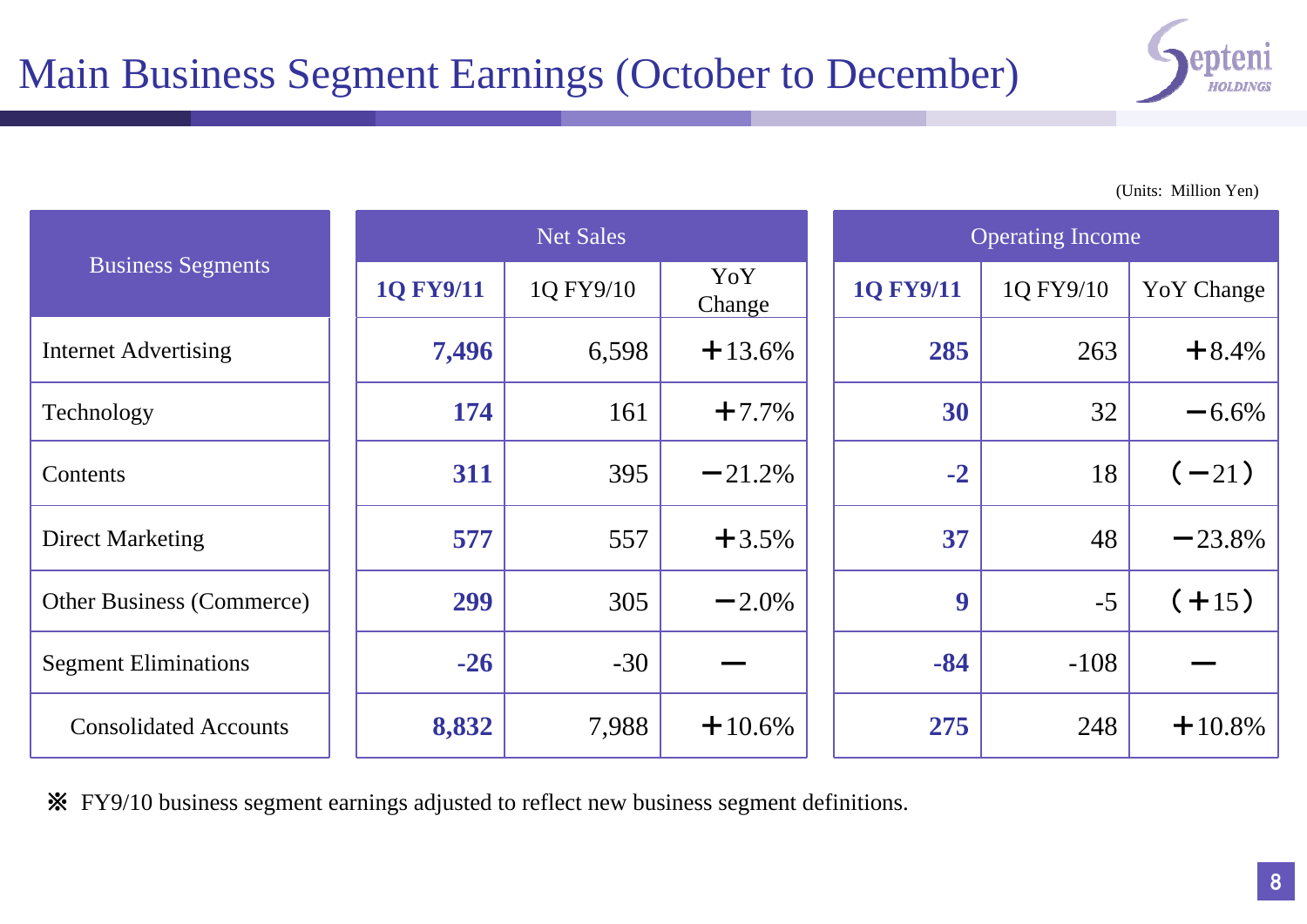### Internet Advertising Quarterly Earnings Trend



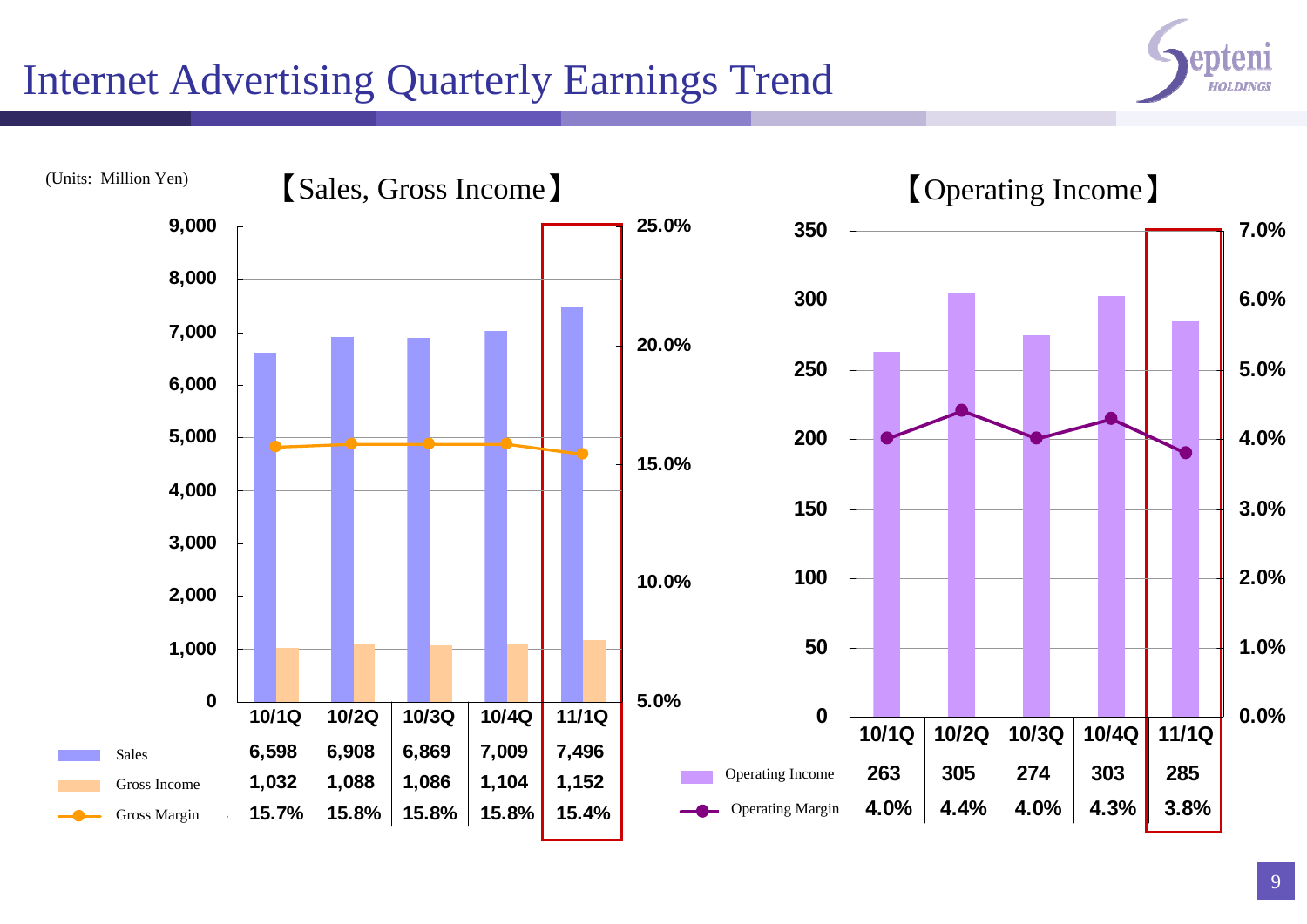

#### 1Q FY9/11 Overview

|                         | Value | <b>YoY</b> Change | QoQ Change |
|-------------------------|-------|-------------------|------------|
| <b>Sales</b>            | 7,496 | $+13.6%$          | $+6.9%$    |
| <b>Gross Income</b>     | 1,152 | $+11.6%$          | $+4.4%$    |
| <b>Gross Margin</b>     | 15.4% | $-0.3pt$          | $-0.4pt$   |
| SG&A                    | 867   | $+12.7%$          | $+8.3%$    |
| <b>Operating Income</b> | 285   | $+8.4%$           | $-5.9%$    |
| <b>Operating Margin</b> | 3.8%  | $-0.2pt$          | $-0.5pt$   |

◆ First double digits sales growth in 7 quarters and achieved new record high (Previous record of ¥7.026 billion recorded in 2Q FY9/09)

◆ Mobile advertising rose by 34% year-overyear and its share of sales grew to 29.5%

◆ Advertisements for various social media related providers continued to trend strongly

◆ Fortifying human resources through stepped up hiring of marketing, technology staff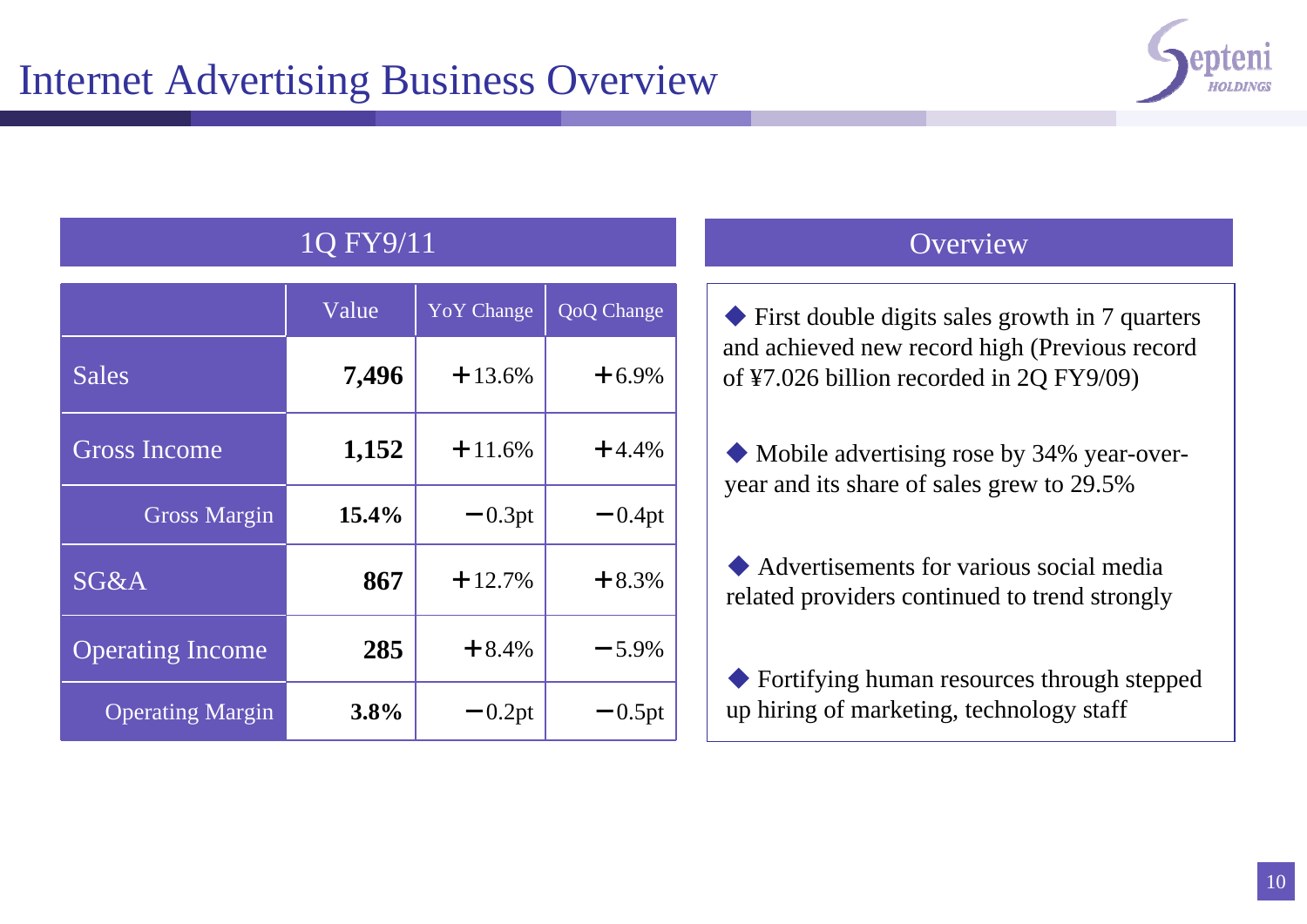### Internet Advertising Business Growth Realms, Endeavors (1)

# **HOLDING**

#### Social Media

◆ Growth trends seen for advertisements placed in Facebook and fan page creation projects

#### Smart Phones

◆ High growth in advertising for smart phones

◆ 85,000 downloads of iPhone applications for mobile quiz site "Kentei Paradise"



・Fan page creation, operational outsourcing for • Fair page creation, operational outsourcing for<br>Facebook (NICHIREI FOODS DIRECT INC.)

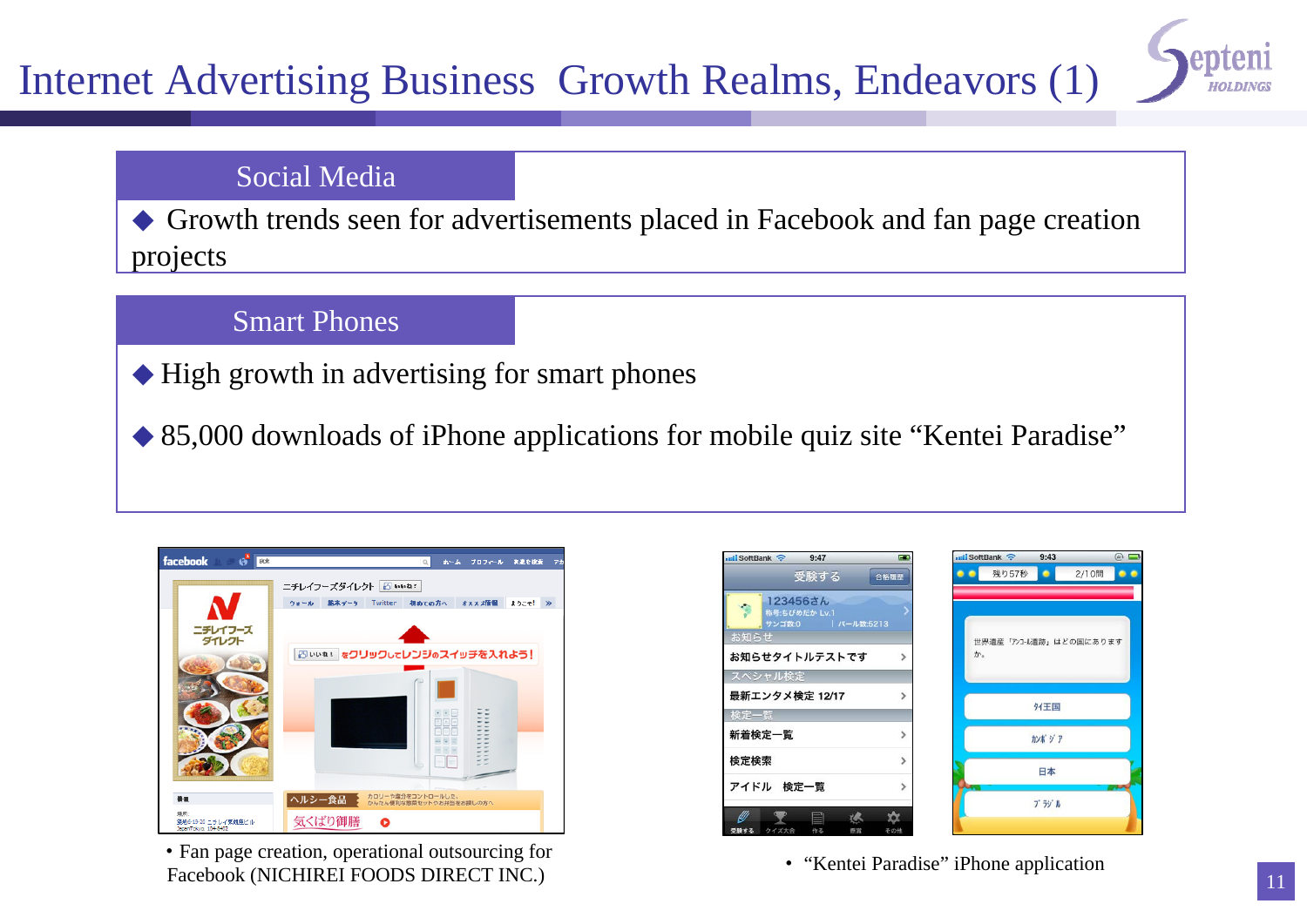### Internet Advertising Business Growth Realms, Endeavors (2)



#### Ad Network

- ◆ Ad Network product "Spider!" sales grew 5.6 times year-over-year
- ◆ Contributed capital to SSP operator Kauli as part of strategy to increase collaboration and raise competitive positioning



※2: Service platform designed to maximize advertising effectiveness used by advertisers and advertising agencies

#### Local

◆ Sales rose 44% year-over-year on successful efforts to cultivate clients through regional offices

◆ Sixth domestic regional office opened in Sendai in January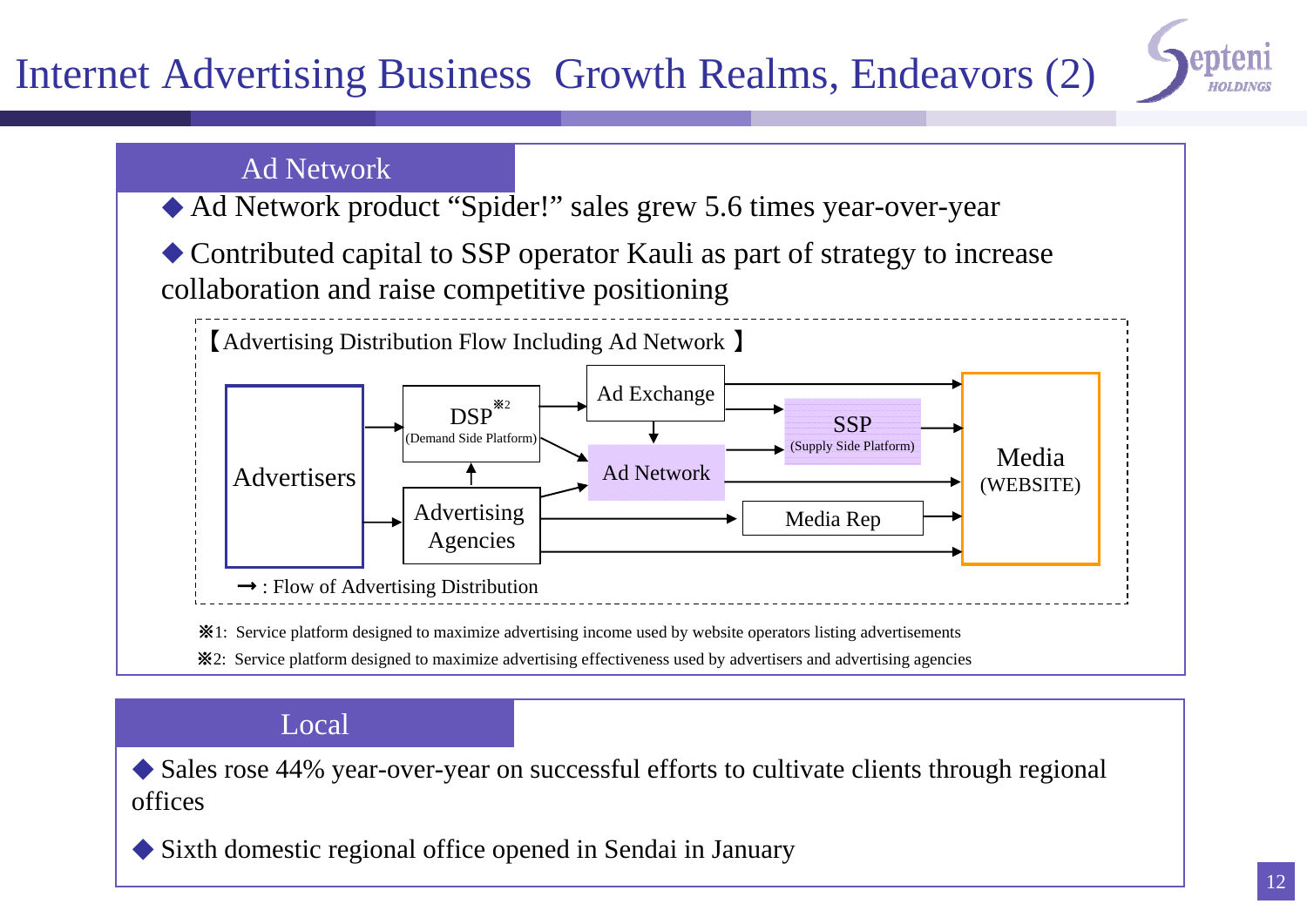### Technology Business Quarterly Earnings Trends





※ 1Q to 4Q FY9/10 earnings data adjusted to reflect new business segment definitions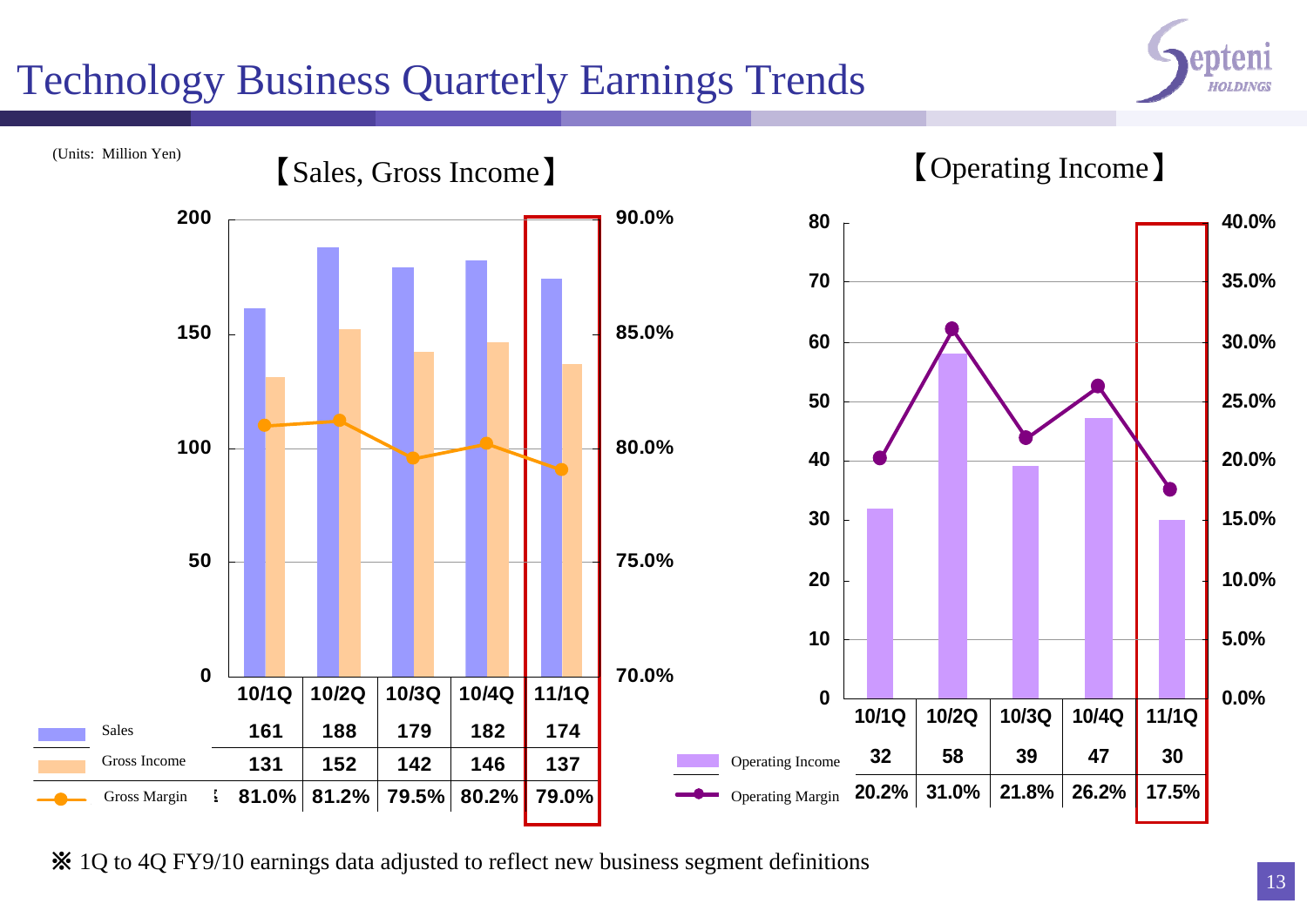

#### 1Q FY9/11 Earnings

|                         | Value | <b>YoY</b> Change | QoQ Change |
|-------------------------|-------|-------------------|------------|
| <b>Sales</b>            | 174   | $+7.7%$           | $-4.3%$    |
| <b>Gross Income</b>     | 137   | $+5.2%$           | $-5.7%$    |
| <b>Gross Margin</b>     | 79.0% | $-2.0pt$          | $-1.2pt$   |
| SG&A                    | 107   | $+9.1%$           | $+9.0%$    |
| <b>Operating Income</b> | 30    | $-6.6%$           | $-36.1%$   |
| <b>Operating Margin</b> | 17.5% | $-2.7$ pt         | $-8.7$ pt  |

#### Overview

◆ Shift to CRM services progressing, number of "KREISEL" active accounts rise 1.5 times yearover-year

◆ Increases in large projects including supplementary services allow pricing per client to rise by 15% year-over-year

◆ Higher costs, including anticipatory sales promotional costs, depress profits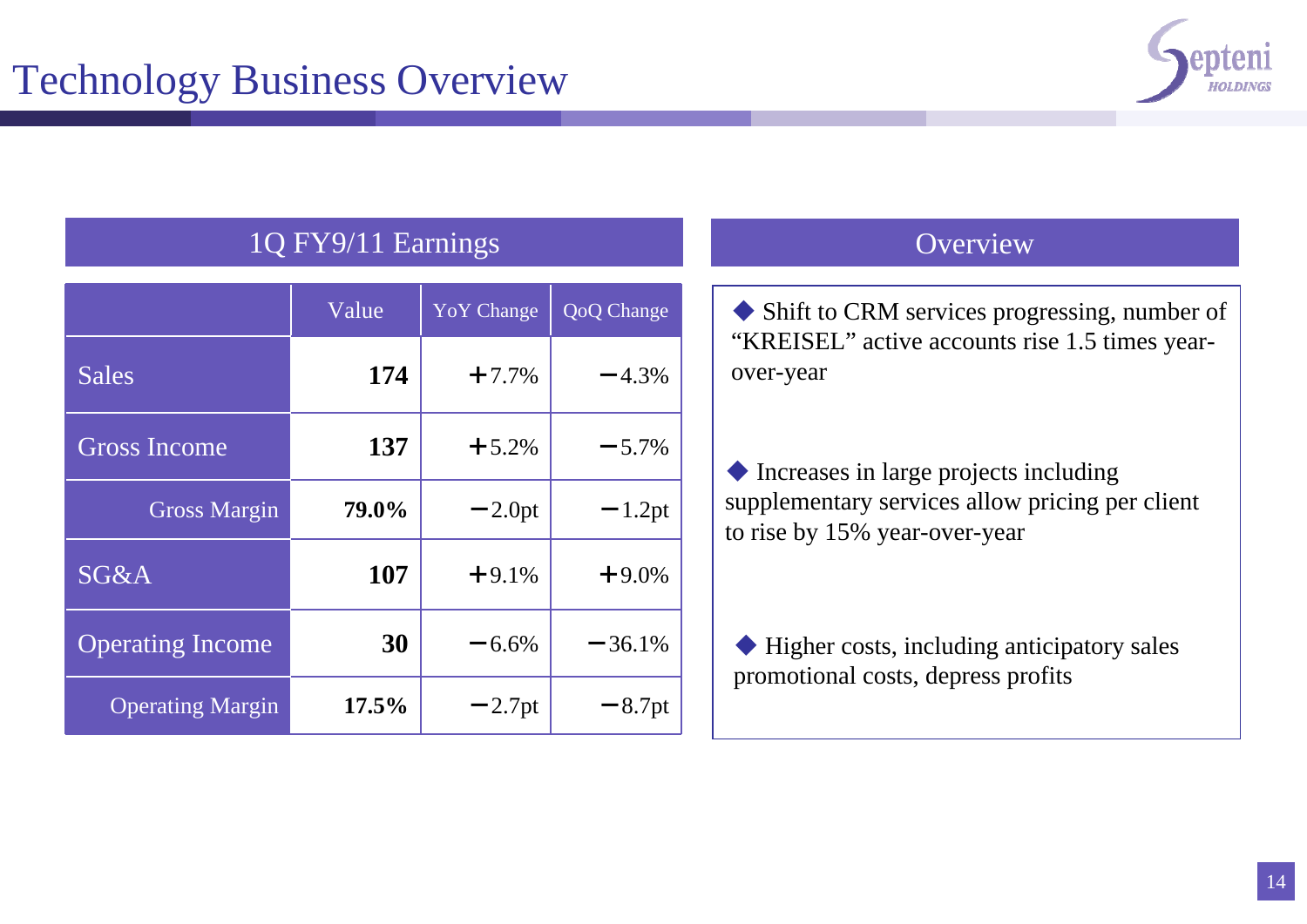### Contents Business Quarterly Earnings Trends





※ 1Q to 4Q FY9/10 earnings data adjusted to reflect new business segment definitions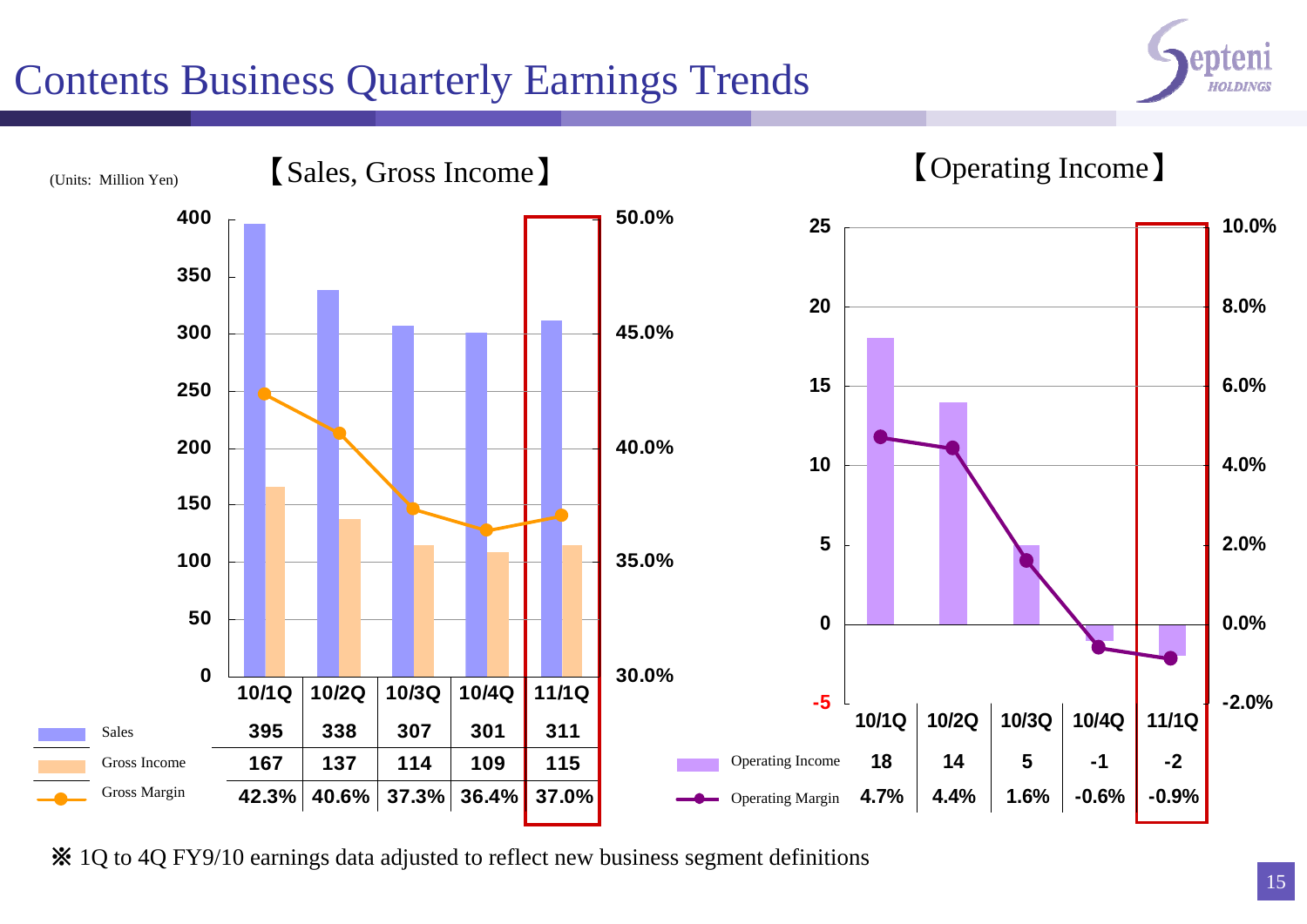

#### 1Q FY9/11 Earnings

|                         | Value   | <b>YoY</b> Change | QoQ Change |
|-------------------------|---------|-------------------|------------|
| <b>Sales</b>            | 311     | $-21.2%$          | $+3.2%$    |
| <b>Gross Income</b>     | 115     | $-31.0%$          | $+5.0%$    |
| <b>Gross Margin</b>     | 37.0%   | $-5.3pt$          | $+0.6pt$   |
| SG&A                    | 118     | $-20.7\%$         | $+5.7%$    |
| <b>Operating Income</b> | $-2$    | $(-21)$           | $(-0)$     |
| <b>Operating Margin</b> | $-0.9%$ | $-5.6pt$          | $-0.3pt$   |

#### Overview

◆ Achieved sales growth on quarter-overquarter basis

◆ Charge volumes for electronic book-centered applications for smart phones and tablets grow by 10 times quarter-over-quarter on the back of strong demand

◆ Charge volumes rose by 56,000 quarterover-quarter to 876,000 (from October to December)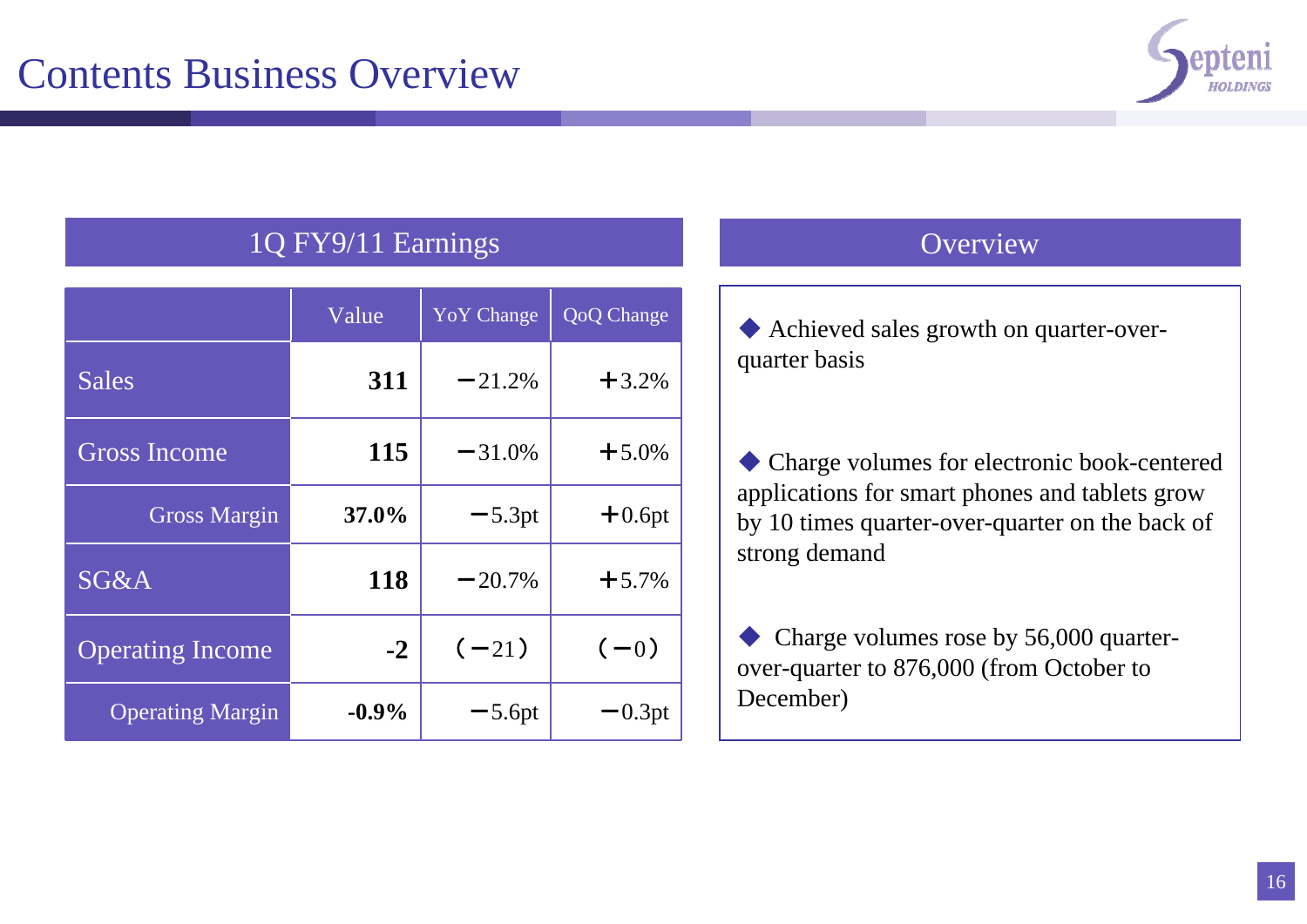

(Units: Million Yen)

|                            | 1Q FY9/11 | <b>Attainment</b><br>Rate of 1H<br><b>Earnings</b><br><b>Estimates</b> | 1H FY9/11<br><b>Earnings</b><br><b>Estimates</b> | Attainment<br>Rate of Full<br><b>Year Earnings</b><br><b>Estimates</b> | FY9/11<br><b>Earnings</b><br><b>Estimates</b> |
|----------------------------|-----------|------------------------------------------------------------------------|--------------------------------------------------|------------------------------------------------------------------------|-----------------------------------------------|
| <b>Net Sales</b>           | 8,832     | 52.0%                                                                  | 17,000                                           | 25.2%                                                                  | 35,000                                        |
| <b>Operating</b><br>Income | 275       | $45.9\%$                                                               | 600                                              | 23.0%                                                                  | 1,200                                         |
| Ordinary<br>Income         | 265       | 48.3%                                                                  | 550                                              | 23.1%                                                                  | 1,150                                         |
| <b>Net Income</b>          | 127       | 42.5%                                                                  | 300                                              | 18.2%                                                                  | 700                                           |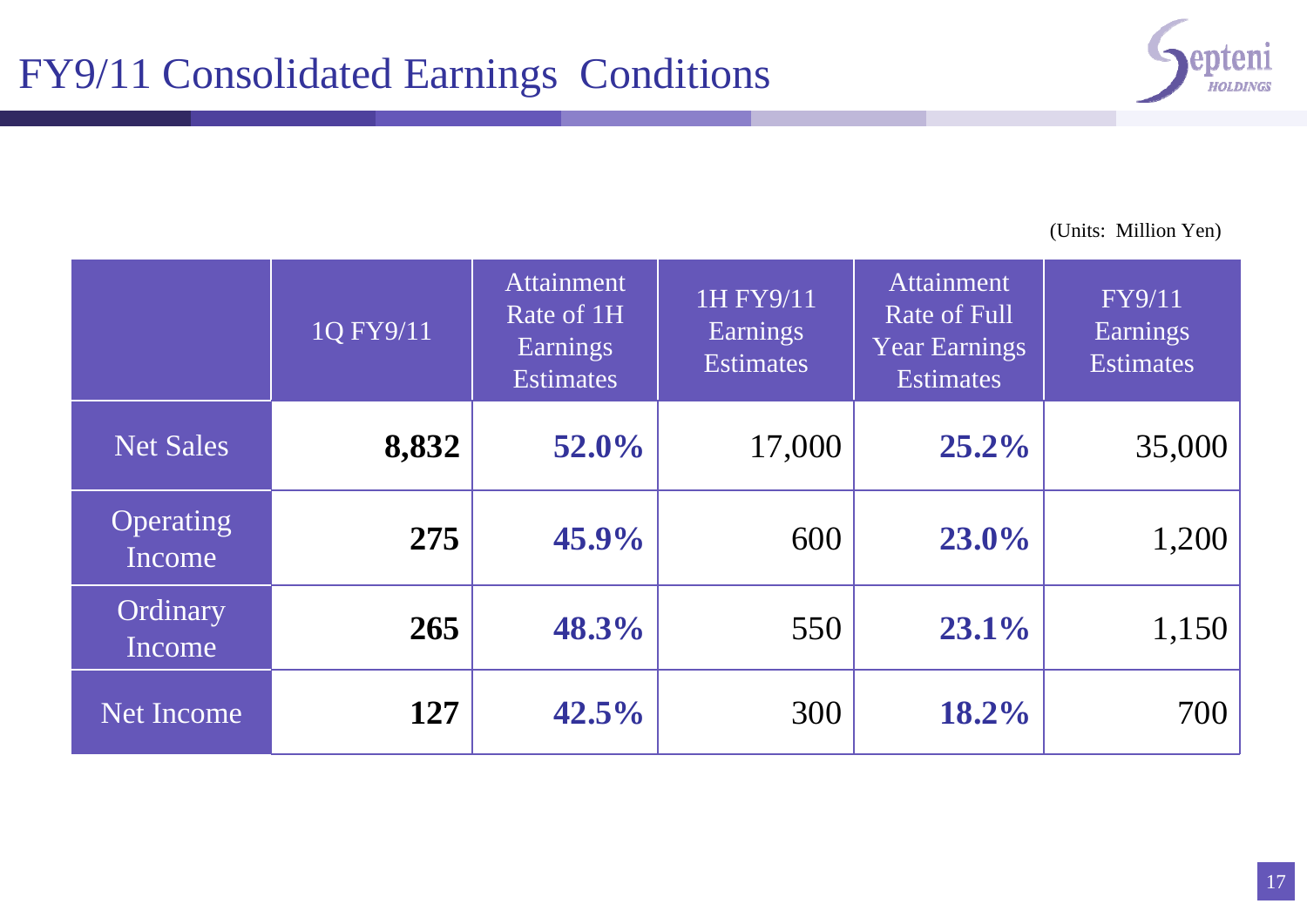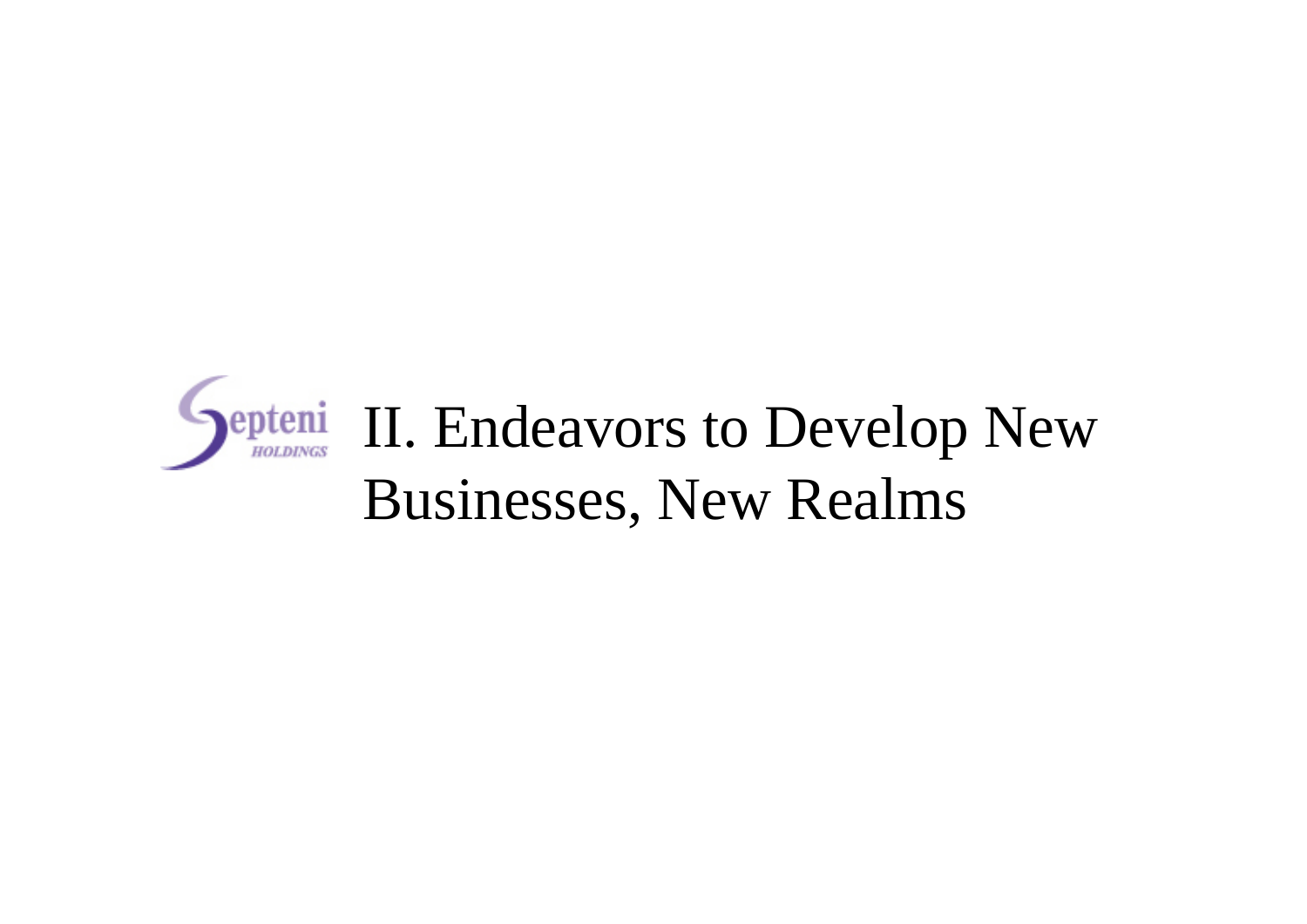### Fortification of In-House Services



#### Social Media Monitor Site "LIKE!" for Small to Medium Sized Businesses

#### ◆ Marketing platform leveraging social media

◆ Endeavor to cultivate internet marketing demand from small to medium sized businesses (Monthly charge)



#### **http://like.jp/**

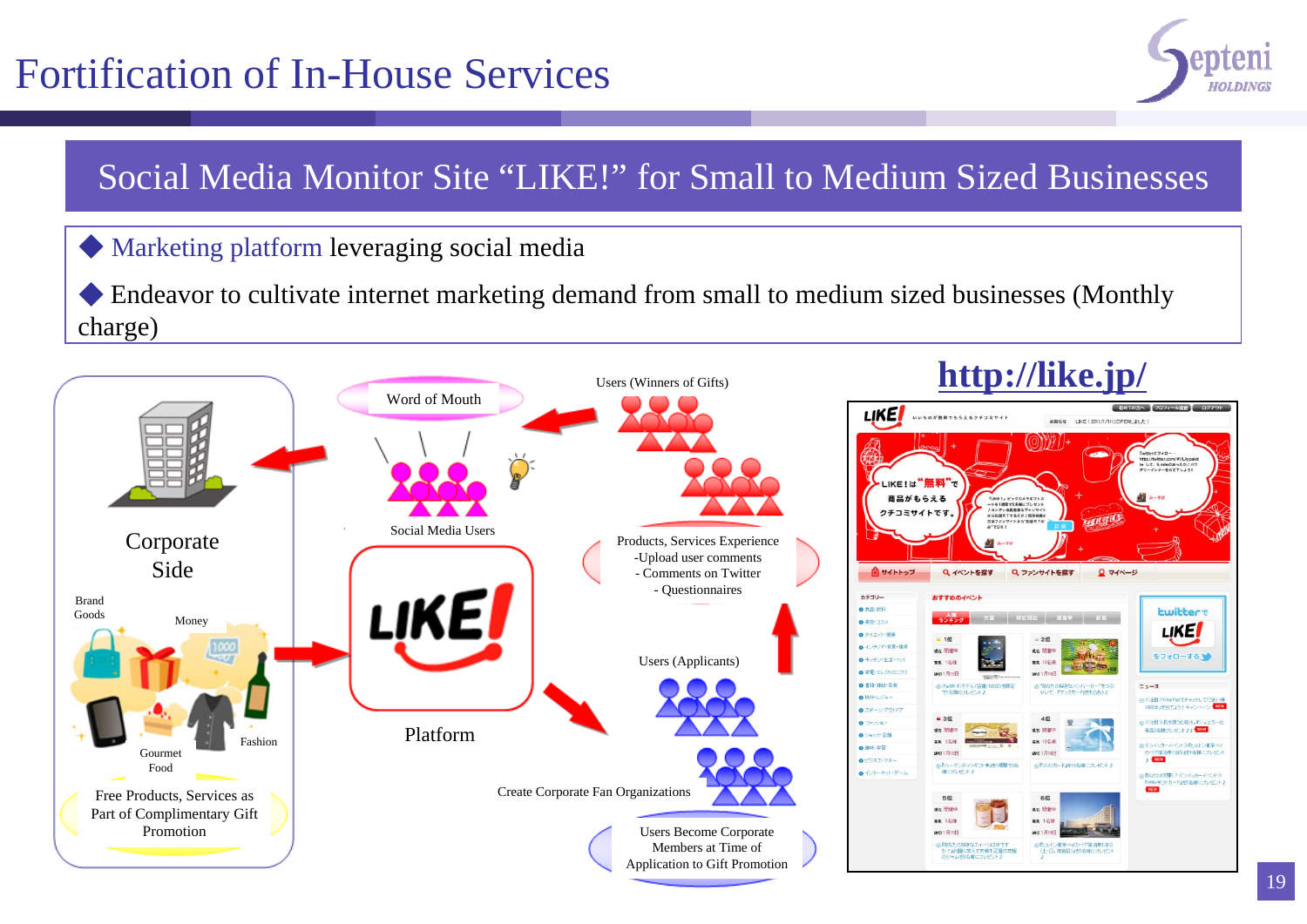## Multiple Platforms in the Contents Business



#### Electronic Publications for Smart Phones, Tablet PCs

◆ 6 "AXELBOOK" titles ranked number 1 in book ranking by App Store



◆ 100,000 downloads within 6 months of launch of service in July 2010

◆ Expect to expand sales channels for various platforms including Android Market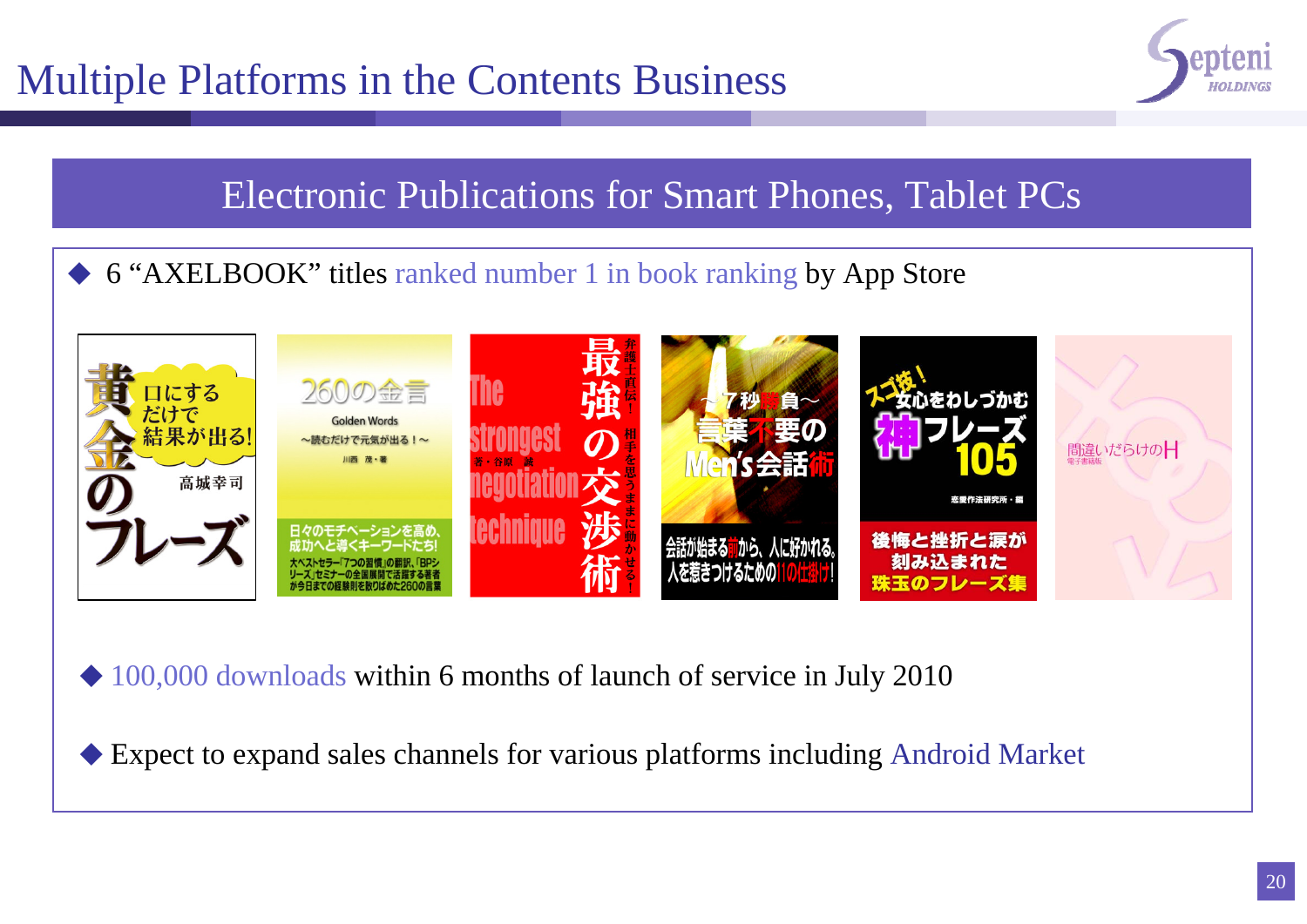



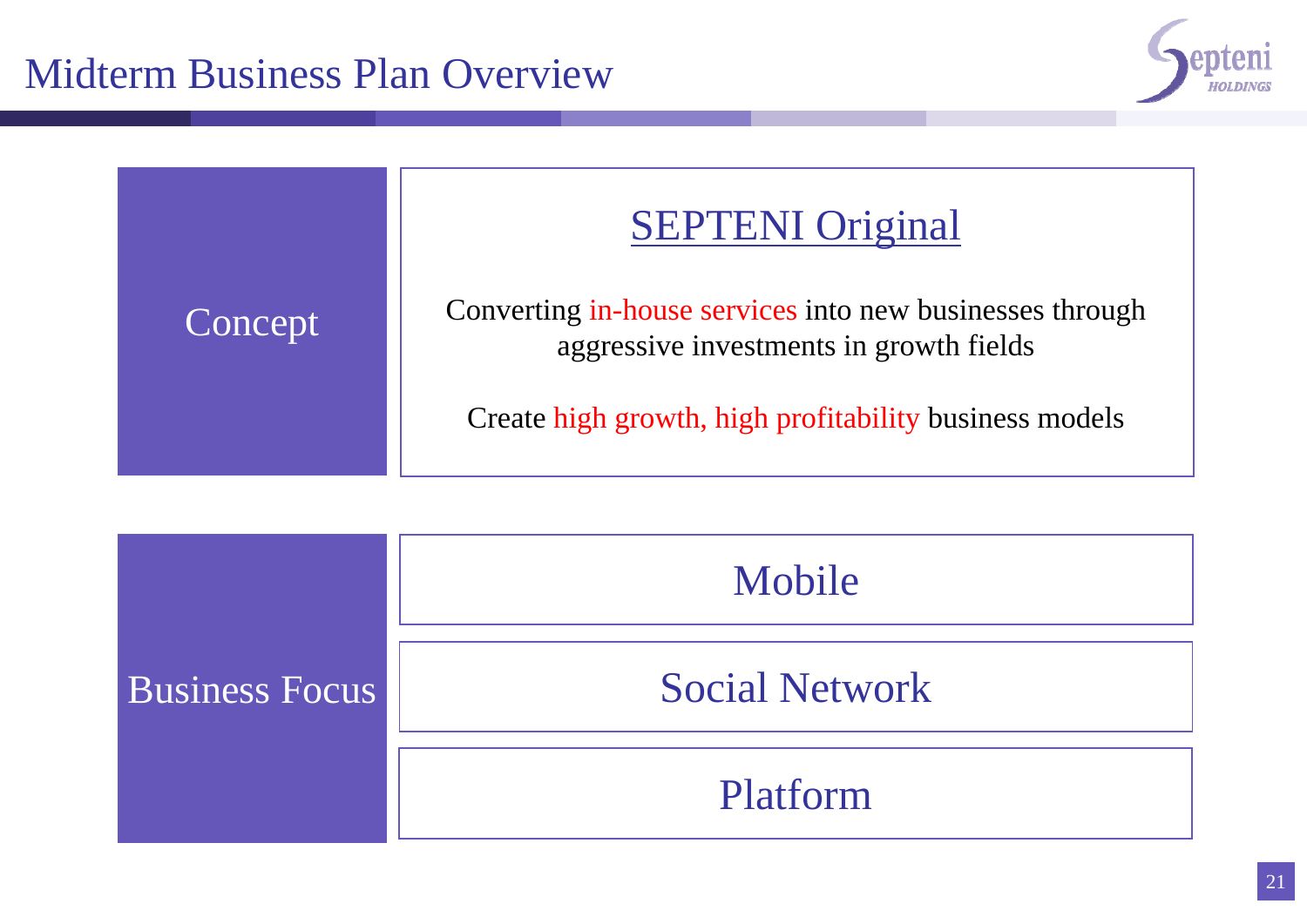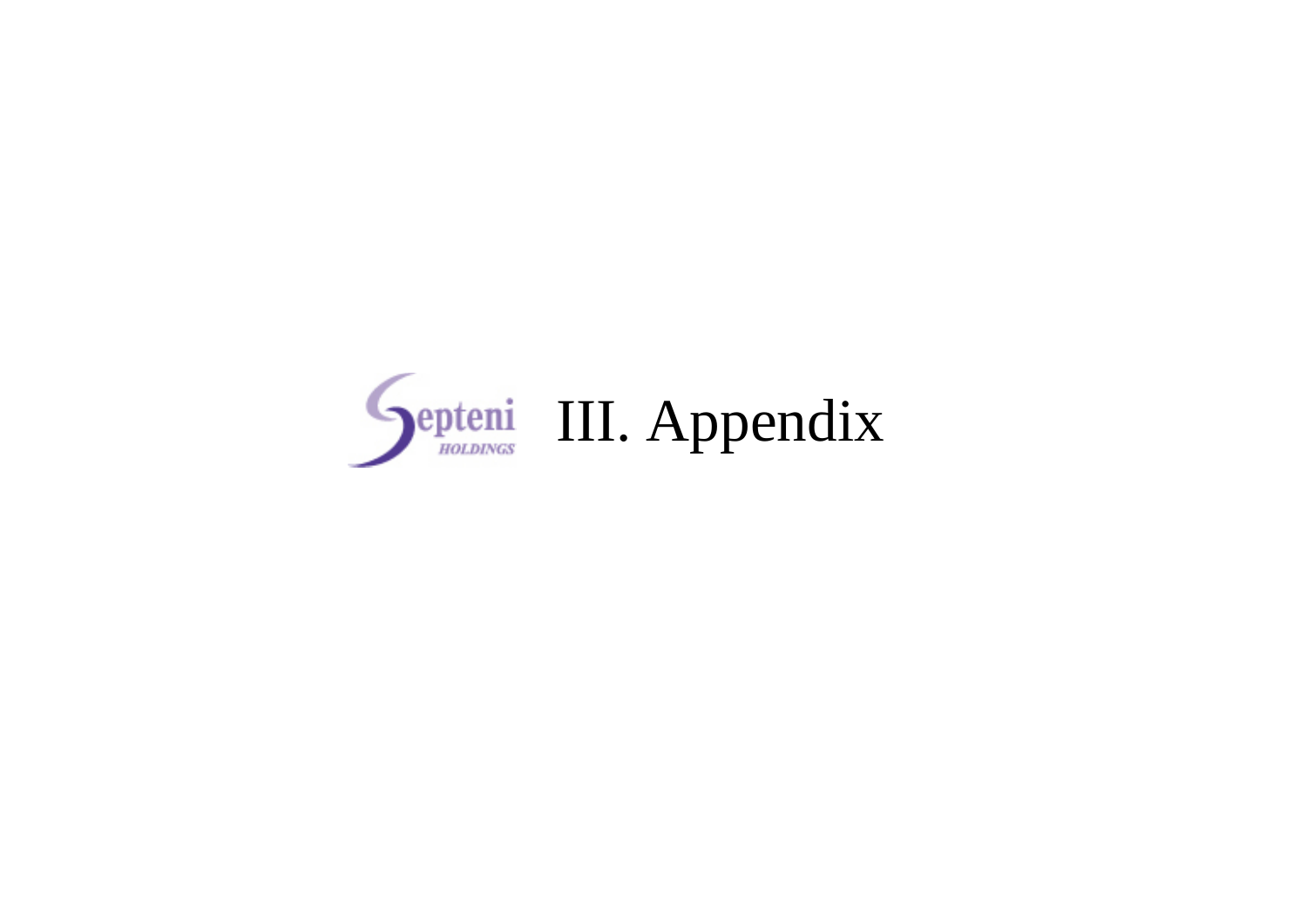

As of December 31, 2010

| <b>Company Name</b>       | SEPTENI HOLDINGS CO., LTD.                                                                                          |
|---------------------------|---------------------------------------------------------------------------------------------------------------------|
| Representative            | President and Representative Director: Koki Sato                                                                    |
| <b>Headquarters</b>       | Septeni Gaien Building, 24 Daikyo-cho, Shinjuku-ku, Tokyo                                                           |
| <b>Stock Code</b>         | $4293$ (JASDAQ)                                                                                                     |
| <b>Business Realm</b>     | The holding company for a group of companies conducting Internet advertising and<br>other Internet related services |
| Established               | October 29, 1990                                                                                                    |
| Capitalization            | $\textcolor{blue}{\text{42,006}}$ million                                                                           |
| <b>Shared Issued</b>      | 134,700 shares (Including treasury stock of 8,923 shares)                                                           |
| Consolidated<br>Workforce | 621 Full time employees, 669 Full time and contracted employees                                                     |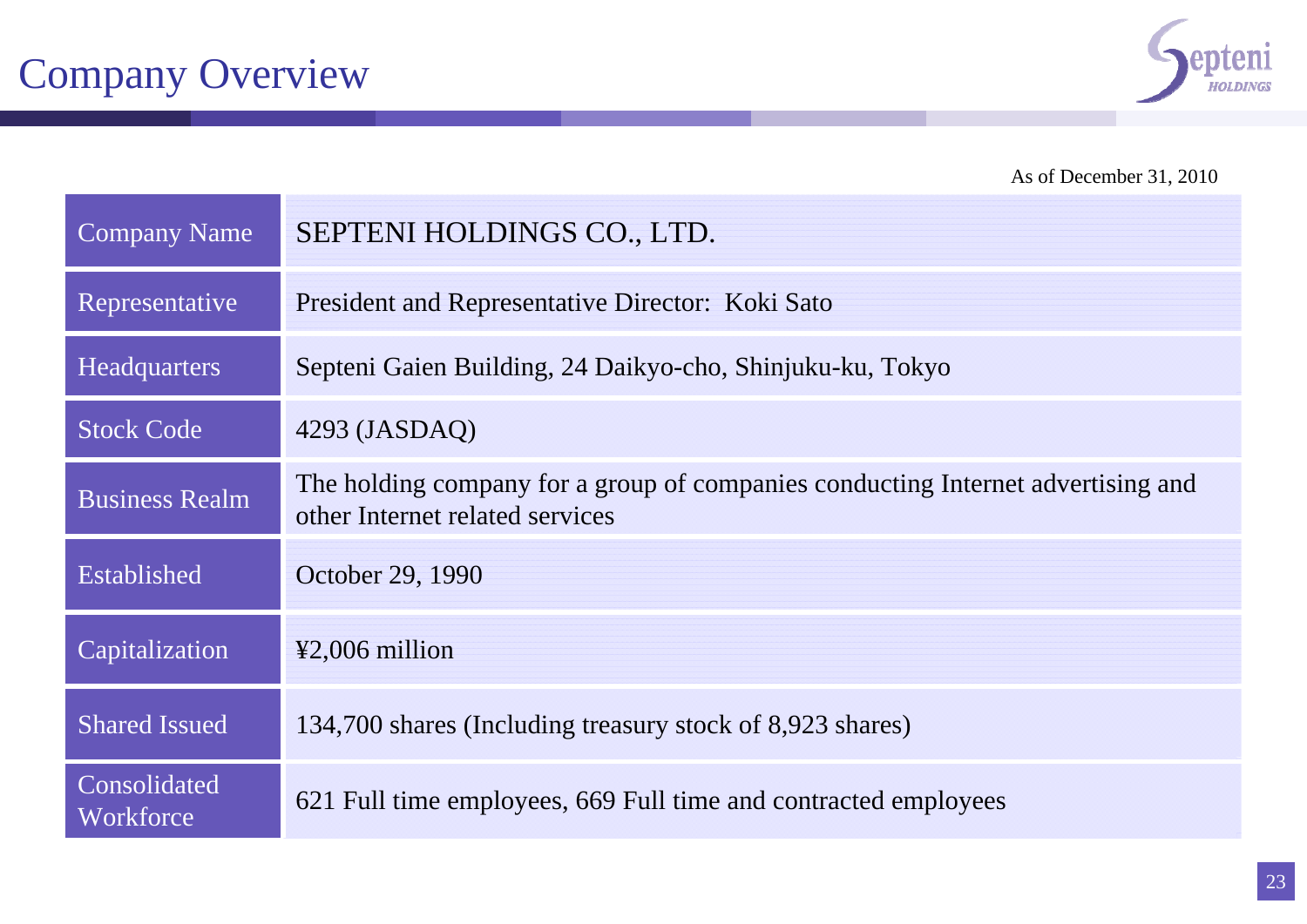## Main Companies of SEPTENI Group



#### As of February 4, 2011

| <b>Company Name</b>               | Status, Ownership                  | <b>Business Description</b>    |
|-----------------------------------|------------------------------------|--------------------------------|
| SEPTENI HOLDINGS CO., LTD.        |                                    | Holding company                |
| SEPTENI CO., LTD.                 | Consolidated, 100%                 | Internet advertising           |
| mume Inc.                         | Consolidated, 100%                 | Mobile advertising             |
| MANGO Inc.                        | Consolidated, 100%                 | SEM operation                  |
| Vasara Inc.                       | Consolidated, 100%                 | Internet advertising           |
| HighScore, Inc.                   | Consolidated, 100%                 | Small business support         |
| SEPTENI CROSSGATE CO., LTD        | Consolidated, 95%                  | Ad network                     |
| ASP CO., LTD.                     | Consolidated, 60%                  | e-Commerce marketing solutions |
| Media Grow CO., LTD.              | Consolidated, 100%                 | Mobile media rep               |
| <b>AXEL MARK INC.</b>             | Consolidated, 55.0%                | Mobile service                 |
| <b>Tricorn Corporation</b>        | Consolidated, 100%                 | <b>CRM</b> service             |
| Cytech, Inc.                      | Consolidated, 100%                 | System integration             |
| SEPTENI DIRECTMARKETING CO., LTD. | Consolidated, 100%                 | Direct mail                    |
| <b>ACRESS</b>                     | Consolidated, 100%                 | Catalog sales                  |
| PRIME X Co., Ltd.                 | Equity Accounting Affiliate, 40.0% | Real estate Internet marketing |
| <b>OPENSMILE</b> Inc.             | Equity Accounting Affiliate, 33.3% | Internet media                 |
| Power Technology                  | Equity Accounting Affiliate, 22.8% | <b>SEO</b>                     |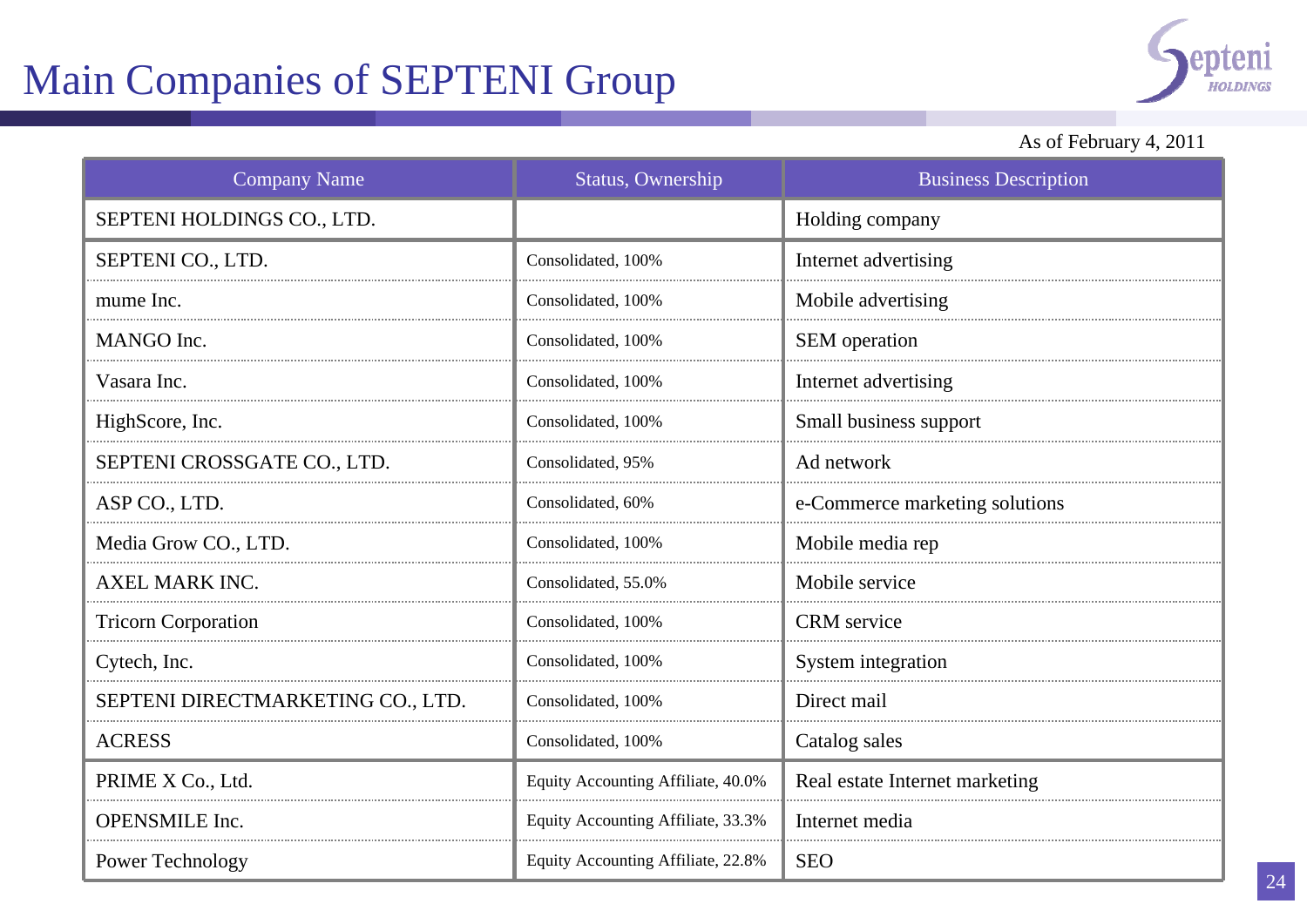### Main Group Companies by Business Segment



|                                      |                               | <b>Holding Company</b>     | As of February 4, 2011                                        |
|--------------------------------------|-------------------------------|----------------------------|---------------------------------------------------------------|
|                                      |                               | SEPTENI HOLDINGS CO., LTD. |                                                               |
| <b>Internet Advertising Business</b> |                               |                            | <b>Technology Business</b>                                    |
|                                      |                               | <b>Tricorn Corporation</b> | Mail Distribution • CRM                                       |
| SEPTENI HOLDINGS CO., LTD.           | <b>Internet Advertising</b>   | Cytech, Inc.               | <b>System Integration</b>                                     |
| mume, Inc.                           | Mobile Advertising            |                            |                                                               |
| MANGO, Inc.                          | <b>SEM Operation</b>          |                            | <b>Contents Business</b>                                      |
| Vasara Inc.                          | <b>Internet Advertising</b>   | AXEL MARK INC.             | <b>Mobile Contents</b>                                        |
| HighScore, Inc.                      | <b>Small Business Support</b> |                            | <b>Direct Marketing Business</b>                              |
| SETPENI CROSSGATE CO., LTD.          | <b>Ad Market Place</b>        |                            | SEPTENI DIRECTMARKETING CO., LTD. Mailing Outsourcing, Inship |
| ASP CO., LTD.                        | e-Marketing Solutions         |                            |                                                               |
| Media Grow CO., LTD.                 | Mobile Media Rep              |                            | <b>Other Business (Commerce)</b>                              |
|                                      |                               | <b>ACRESS</b>              | Catalog Sales • e-Commerce                                    |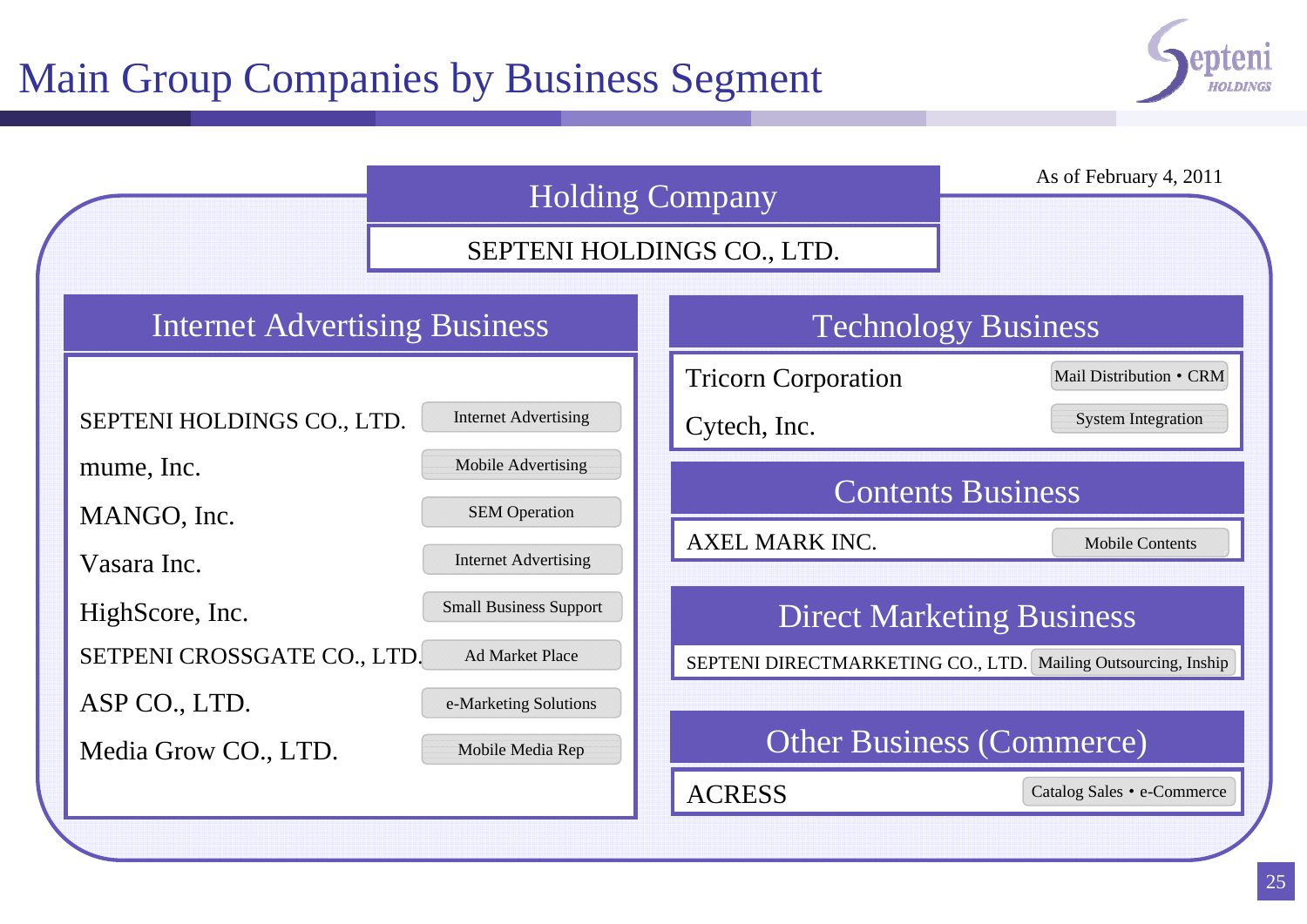

(Units: Million Yen)

|                                         | End<br>1Q FY9/11 | End<br><b>FY9/10</b> | <b>QoQ</b> Change | <b>Main Changes</b>                                            |
|-----------------------------------------|------------------|----------------------|-------------------|----------------------------------------------------------------|
| <b>Assets</b>                           |                  |                      |                   |                                                                |
| <b>Current Assets</b>                   | 10,020           | 10,176               | $-155$            | Cash and Equivalents: -464<br>Notes, Accounts Receivable: +305 |
| <b>Fixed Assets</b>                     | 2,124            | 2,195                | $-70$             |                                                                |
| <b>Total Assets</b>                     | 12,145           | 12,371               | $-226$            |                                                                |
| Liabilities                             |                  |                      |                   |                                                                |
| <b>Current Liabilities</b>              | 5,909            | 6,090                | $-181$            | Accounts Payable: +72<br>Short Term Debt: -190                 |
| <b>Fixed Liabilities</b>                | 152              | 201                  | $-48$             | Long term Debt: -26                                            |
| <b>Total Liabilities</b>                | 6,061            | 6,291                | $-229$            |                                                                |
| <b>Net Assets</b>                       |                  |                      |                   |                                                                |
| <b>Total Net Assets</b>                 | 6,083            | 6,079                | $+3$              |                                                                |
| <b>Total Liabilities and Net Assets</b> | 12,145           | 12,371               | $-226$            |                                                                |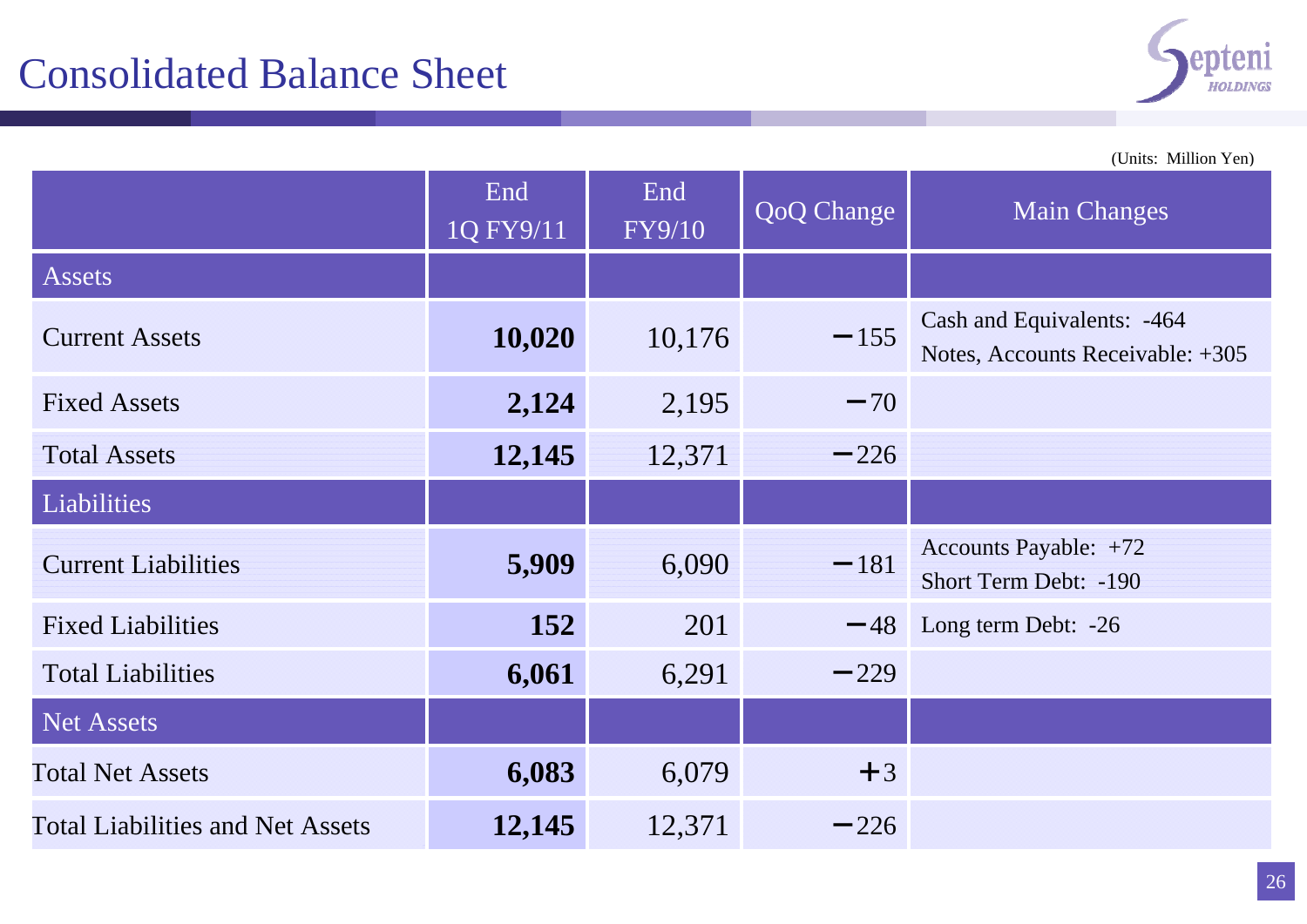

(Units: Million Yen)

|                                            | 1Q FY9/11 | <b>Main Changes</b>                                                                                                            | 1Q FY9/10 |
|--------------------------------------------|-----------|--------------------------------------------------------------------------------------------------------------------------------|-----------|
| <b>Cash Flow from Operating Activities</b> | $-70$     | Net Income Before Taxes: $+238$<br>Corporate Tax Payments: -170<br><b>Accounts Receivable: -305</b><br>Accounts Payable: $+81$ | 209       |
| <b>Cash Flow from Investing Activities</b> | $\bf{0}$  |                                                                                                                                | $-60$     |
| <b>Cash Flow from Financing Activities</b> | $-394$    | Debt: -257<br>Dividend Payments: -125                                                                                          | $-54$     |
| Change in Cash and Equivalents             | $-464$    |                                                                                                                                | 94        |
| Cash and Equivalents at Term End           | 5,111     |                                                                                                                                | 4,813     |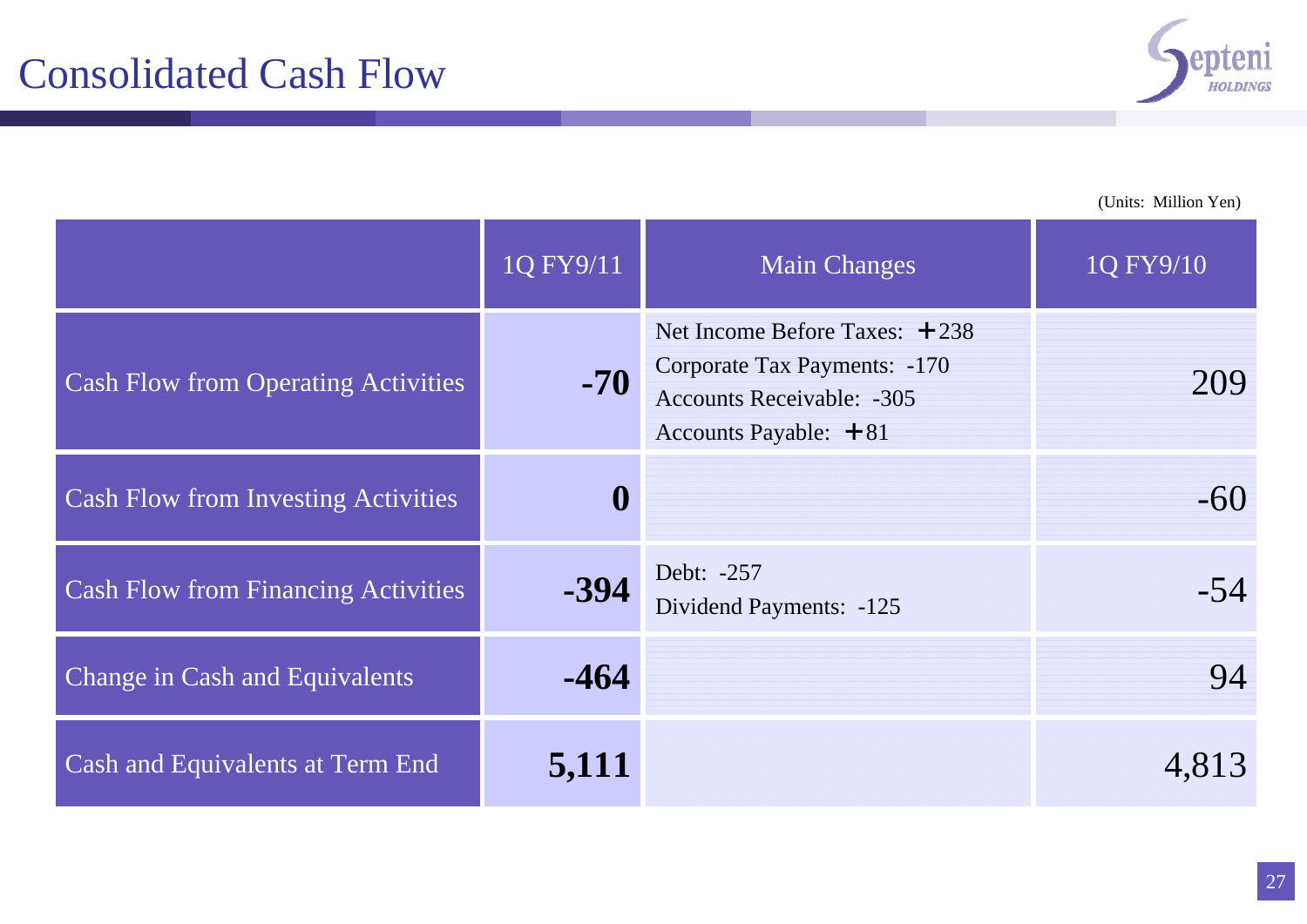### Consolidated SG&A Expense Trend



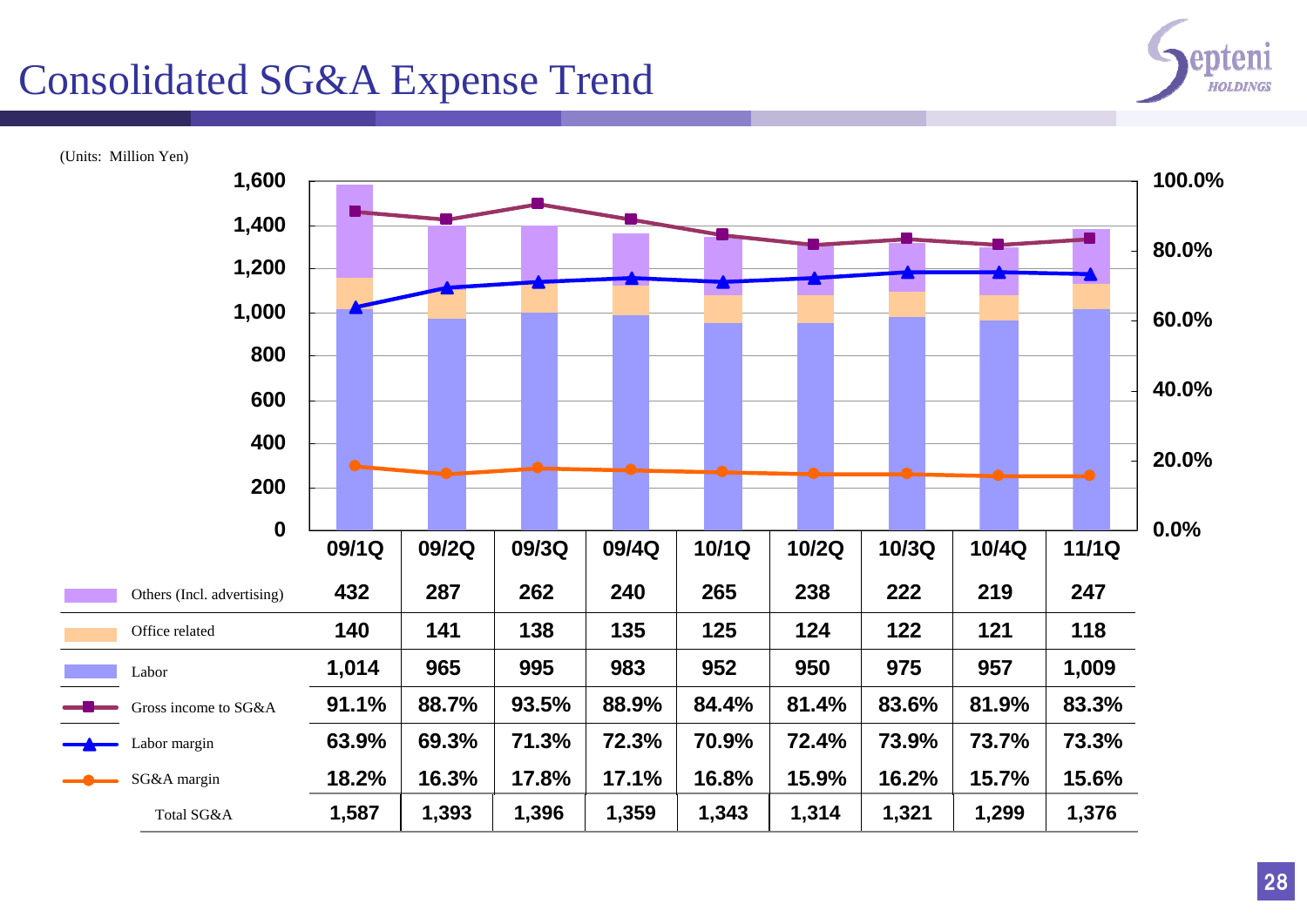#### SEPTENI Group Work Force Number Trend

Total Workforce



総 計 **696 664 702 692 646 634 663 662 669**

※ 1Q FY9/09 to 4Q FY9/10 business division data adjusted to reflect new business division definitions.

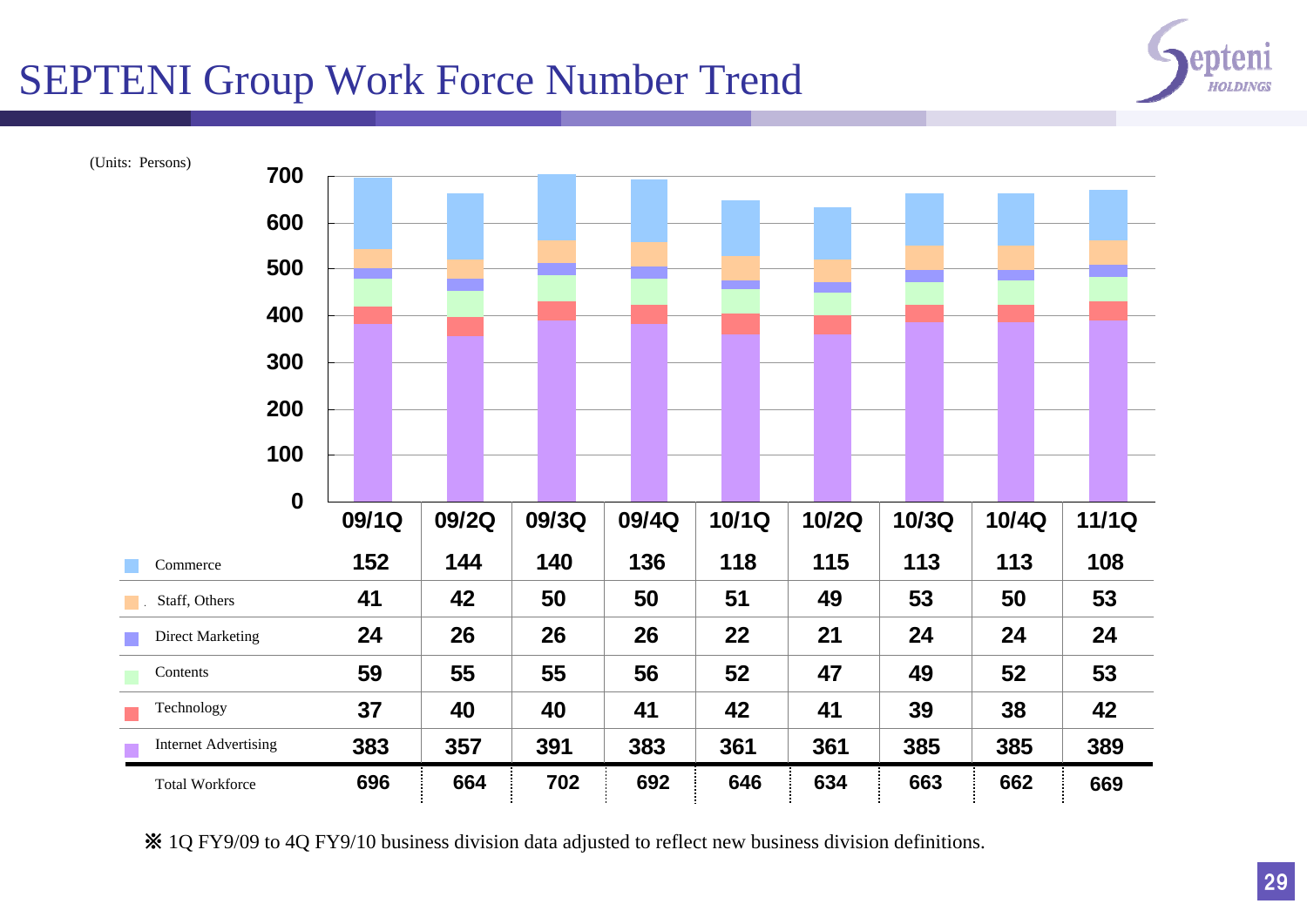### Internet Advertising Business Product Data





※ Web Solutions: SEO, website creation, site operation support, others

 $\mathbb{X}$  Based on 1Q FY9/10 = 100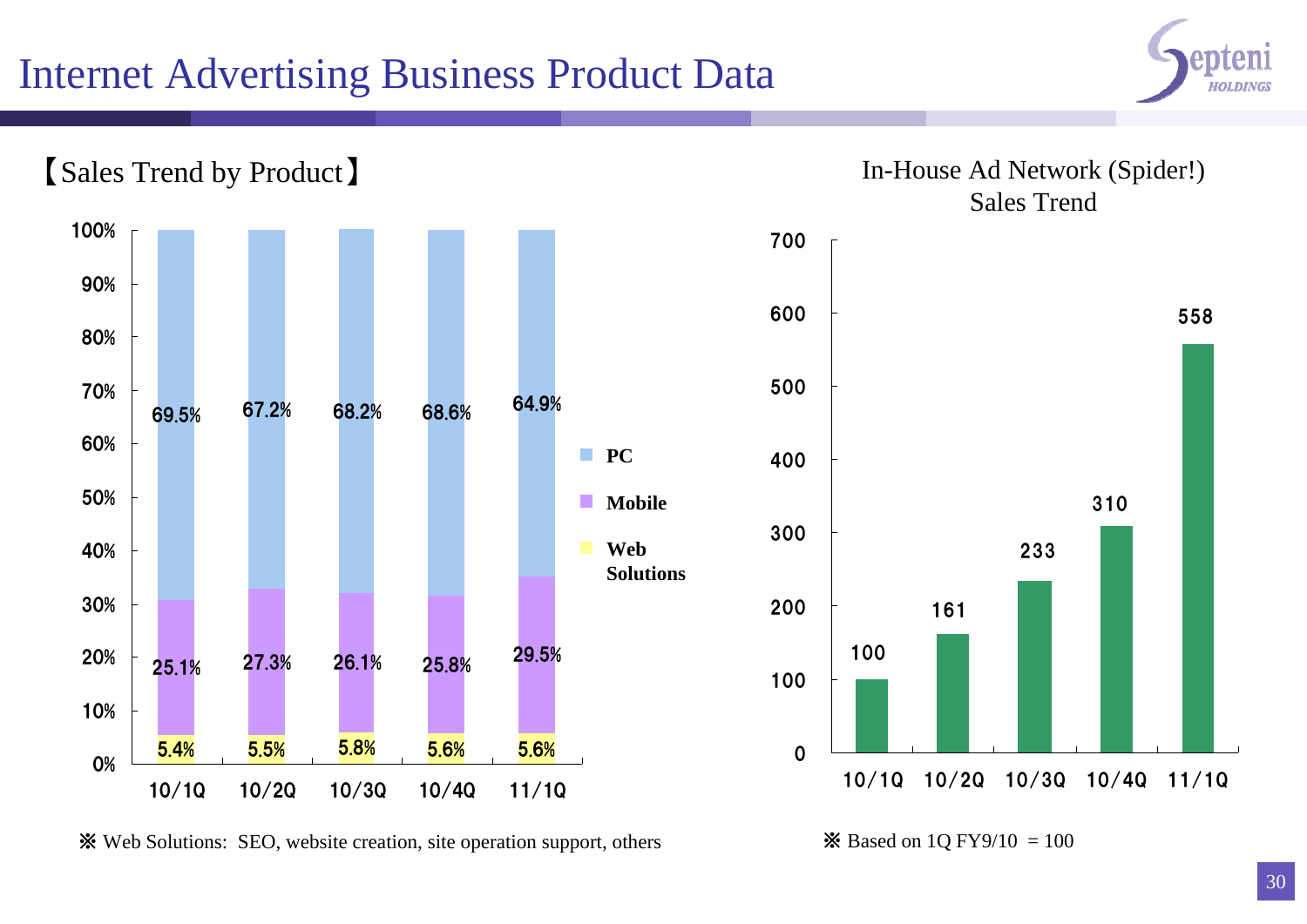### Internet Advertising Business Client Data